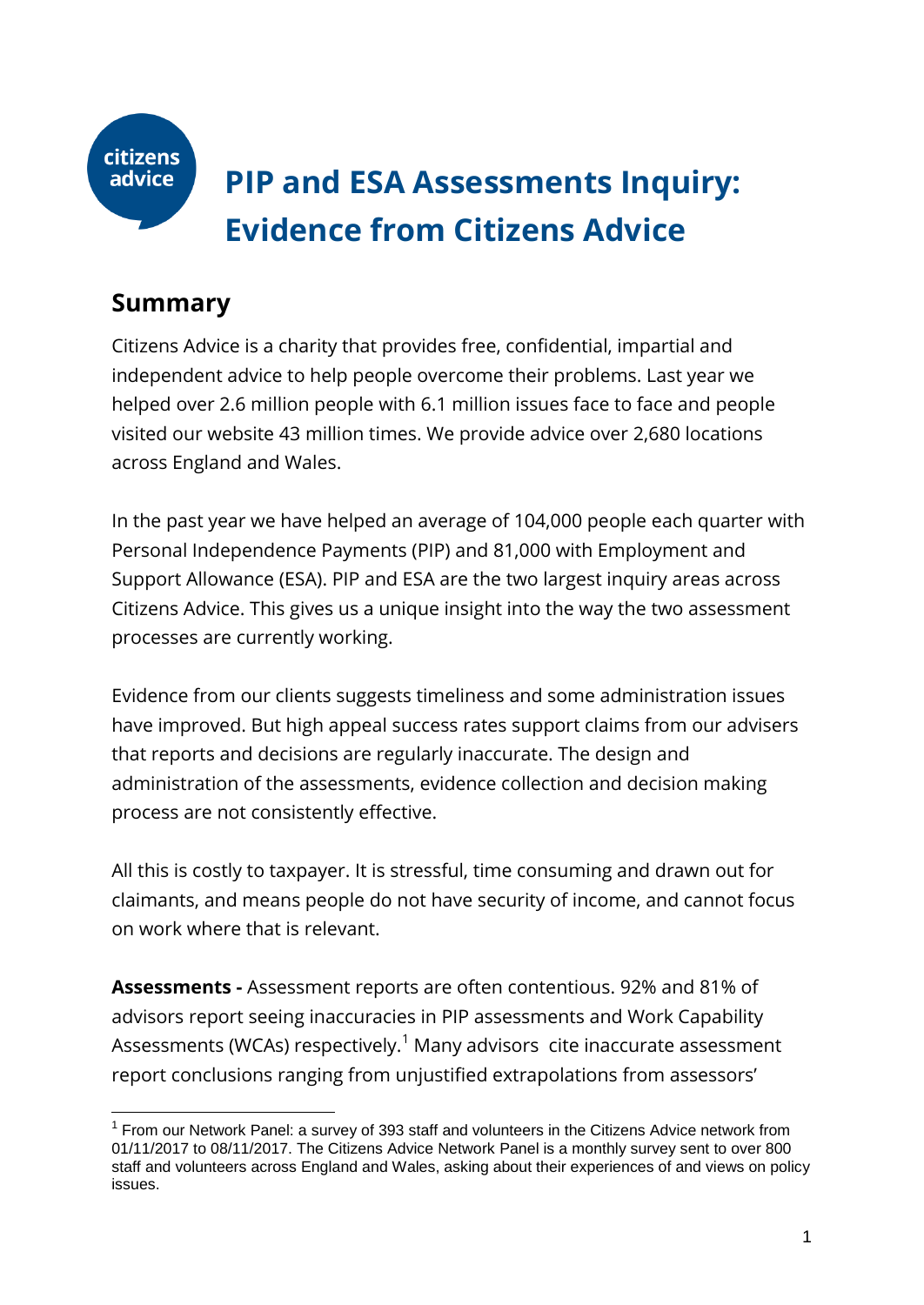observations to wholly contested versions of events. Clients often tell our advisors that these inaccuracies tend to overstate their capabilities.

Many find the process of evidence collection poor. While applicants broadly understand the purpose of assessments, they are not always sufficiently assisted to navigate the process or understand what evidence they need to provide. Supporting evidence from GPs can be inconsistent; occasionally refused, often expensive and rarely tailored to the assessment descriptors. '*The continuing widespread misperception that PIP [and WCA] is a medical test rather than an assessment of functional impact*' identified in the Second Independent Review<sup>2</sup> is consistently reported by our clients and advisors.

Advisors tell us that assessments are consistently failing on mental health, as well as less visible and fluctuating conditions. Assessments can be too formulaic to capture the full extent to which a claimant's condition affects their day-to-day living or capacity for work. They tell us that applicants and even GPs tend to believe that the primary challenge is proving their diagnosis and exploring the consequences that has for their lives and capabilities. Advisors tell us that assessors tend to approach things differently, applying the same questions and exercises for each of 12 or 17 descriptors to every applicant regardless of condition, often without explanation or asking people to describe their conditions and capabilities.

**Appeals -** For all but a minority of applicants, Mandatory Reconsideration (MR) confirms the initial decision. For claimants who have been wrongly assessed or later have decisions overturned at tribunal, this prolongs an already difficult and stressful process. 85% of PIP cases $^3$  and 87% of WCAs $^4$  are unchanged at MR. Our advisors report supporting claimants to collect additional evidence wherever possible, but that this rarely seems to make a difference unless claimants take it to tribunal.

Our offices report that between 60% and 99% of appeals we assist with are successful<sup>5</sup>, often resulting in radically different scores and awards. This is in line

-

<sup>&</sup>lt;sup>2</sup>[Second Review of Personal Independence Payment,](https://www.gov.uk/government/news/paul-gray-publishes-second-review-of-personal-independence-payment) March 2017

<sup>&</sup>lt;sup>3</sup>[Personal Independence Payment: Official Statistics:](https://www.gov.uk/government/uploads/system/uploads/attachment_data/file/643753/pip-statistics-to-july-2017.pdf) September 2017

<sup>&</sup>lt;sup>4</sup> Employment and Support Allowance: Work Capability Assessments, Mandatory Reconsiderations [and Appeals,](https://www.gov.uk/government/uploads/system/uploads/attachment_data/file/617749/esa-wca-summary-june-2017.pdf) June 2017

 $<sup>5</sup>$  From a qualitative survey of 89 Citizens Advice staff and volunteers in November 2017</sup>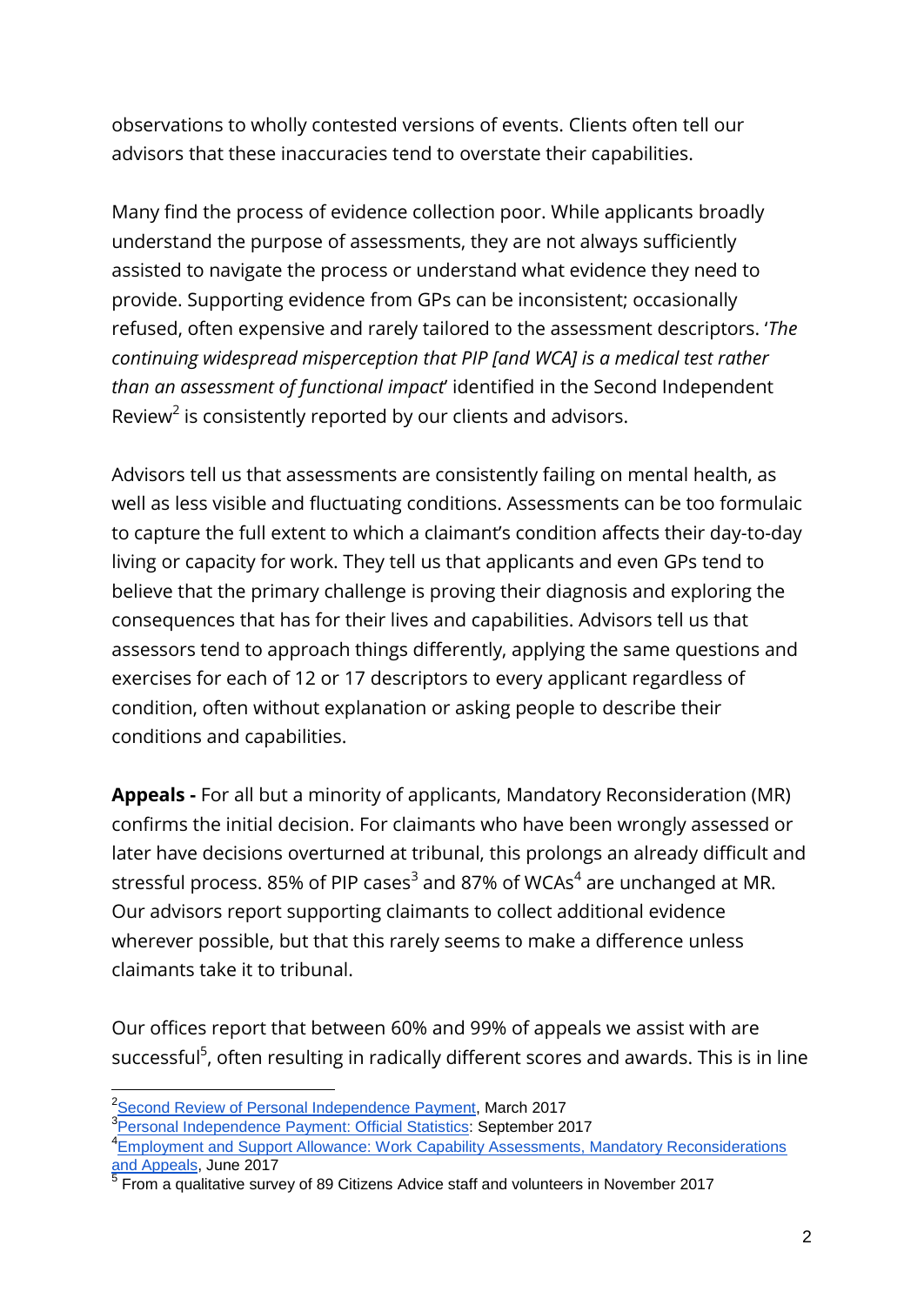with official statistics showing 68% of ESA appeals and 65% of PIP appeals result in a changed award.<sup>6</sup> Tribunals bring a complete change in approach and client experience. Where initial assessments can be rigid, narrow and do not start with an exploration of the applicant's condition, tribunals are holistic, inquisitive, and more open to medical evidence and the applicant's' testimony. Clients often report feeling that the appeal hearing is the 'first time they are listened to'. Advisors report very few complaints about tribunals, even where appeals are unsuccessful.

**Experience** - Applicant experiences are variable. There are people who go through the process without issue and view it positively. For many claimants we support, however, the overwhelming experience is confusing, burdensome, prolonged and stressful.

Waiting times have been reduced, but remain inconsistent. But 44% of advisors still see clients experience waits of more than two weeks for PIP assessment forms, and around for fifths see appeals last more than three months for both benefits.<sup>7</sup> Communications during these waiting times can be sparse, too often restricted to post and occasionally unreliable. Contradictory communications, particularly between what is said to clients in person and what later arrives by post, are often reported. And clients do not adequately understand the evidence requirements or assessment methods.

Assessments themselves can be extremely variable in length (10-70 minutes). Advisors tell us they vary in tone, confuse some clients and are felt to contain questions and exercises that are irrelevant to clients' conditions. Advisors believe these inconsistencies are largely down to the the varying quality of assessors.

Clients usually don't understand that many conclusions in assessment reports are drawn from observation, rather than questioning. Many feel that they are simply not listened to and that this results in conclusions they believe to be surprisingly inaccurate.

-

<sup>&</sup>lt;sup>6</sup>[Tribunals and Gender Recognition Statistics Quarterly, April to June 2017,](https://www.gov.uk/government/uploads/system/uploads/attachment_data/file/644443/tribunal-grc-statistics-q1-2017-18.pdf) September 2017  $7$  From a survey of 393 staff and volunteers in the Citizens Advice network from 01/11/2017 to 08/11/2017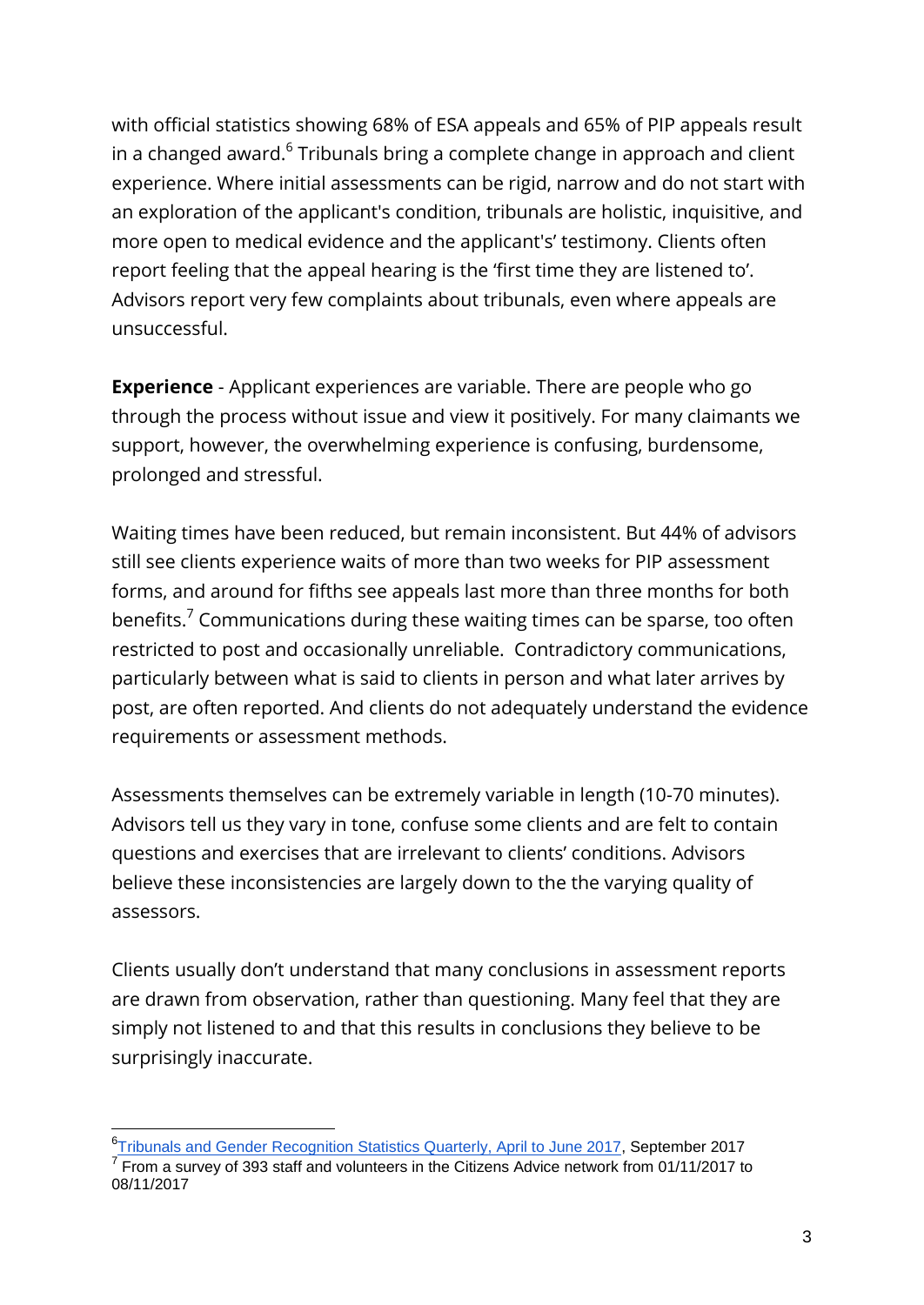# **Recommendations**

PIP assessments and WCAs are in need of significant reform. When two thirds of cases taken to appeal are seeing decisions overturned, it suggests that the administration of the current system is clearly failing a significant number of applicants. Concrete short term steps can be taken, particularly with the recommissioning of providers next year, that will improve outcomes and client experience.

We generally support the recommendations set out in the Second Independent Review.<sup>8</sup> Improvements in communication, gathering 'functional,' rather than medical evidence and valuing evidence provided by carers in particular could go a long way to solving the problems our research finds. We would also like to see more of the responsibility for evidence collection shifted towards providers rather than claimants.

There are, however, longer term, systemic flaws that cannot be addressed within the current structure. The Department of Work and Pensions (DWP) should undertake a full review of assessment and decision making for PIP and ESA. We outline both short term steps to improve the process in the coming months and longer term recommendations below.

### *Short term recommendations*

- **Clear up-front guidance on what evidence is most appropriate** at each stage of the application, including real-world examples showing clearly how assessments test functional impact rather than diagnose conditions.
- **Improving communication channels** not limited to post: email, text, post across both assessment processes.
- Assessments and Decision Makers should place greater weight on **applicants' descriptions of their conditions and medical evidence.**
- **The creation of a discretionary fund for GPs** to cover costs of producing evidence for assessments and therefore prevent cost to claimants, together with improved guidance and examples of how GPs should present evidence.

<sup>-</sup><sup>8</sup>[Second Review of Personal Independence Payment,](https://www.gov.uk/government/news/paul-gray-publishes-second-review-of-personal-independence-payment) March 2017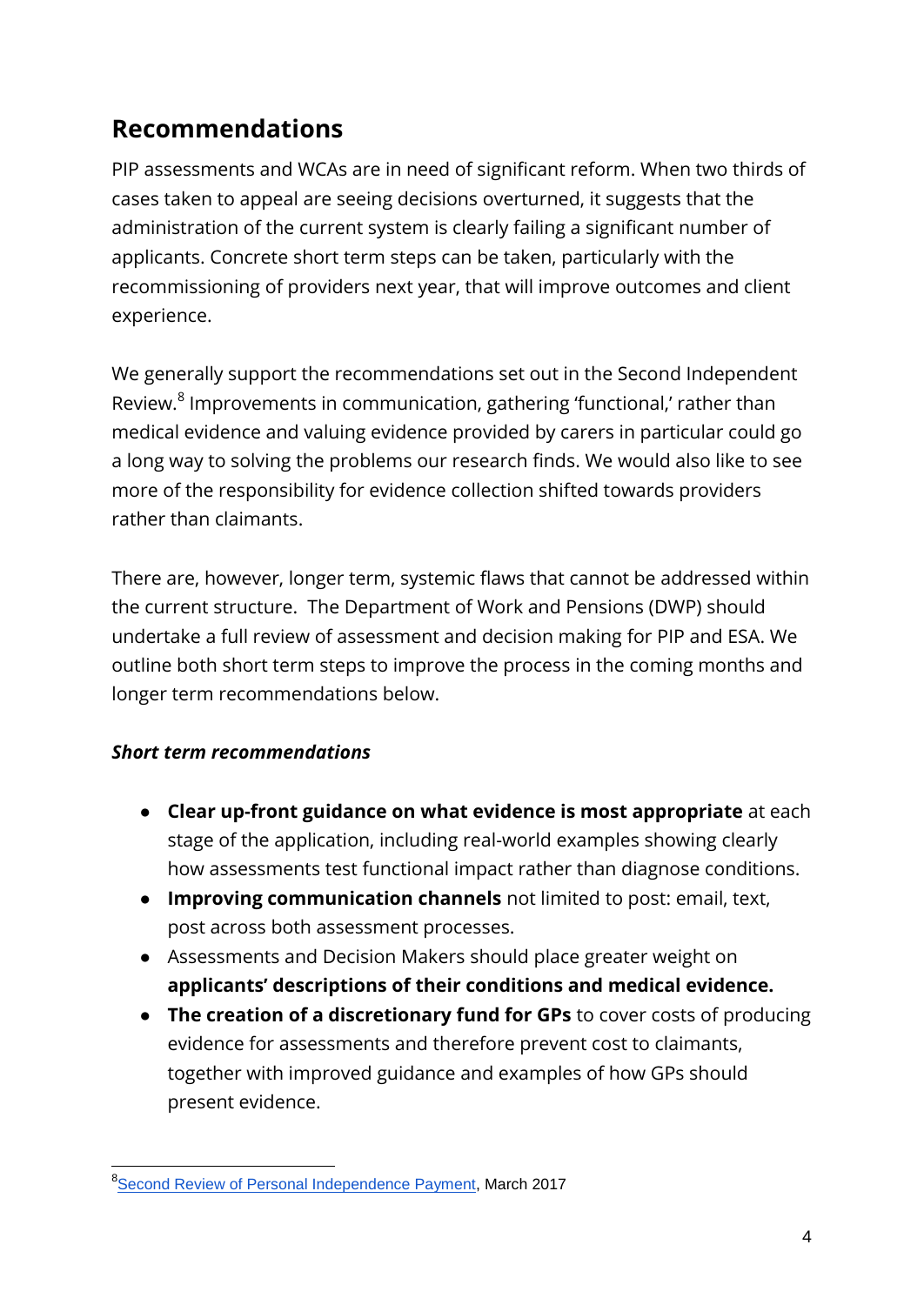- **Video records of assessments** should be available to both parties upon request.
- **More tailored assessments for conditions** by matching assessor expertise to the dominant condition outlined in assessment forms.
- **Some level of ESA payment should be made during MR** without claimants having to claim Jobseekers Allowance (JSA), or Universal Credit (UC) in a full service area, both of which can be subject to similar work requirements.
- Clear rules for **claw back and fines for proven inaccuracies** should be built into future contracts.

### *Long term recommendations*

- Review the evidence collection process with a view to the **government directly collecting or commissioning the collection of appropriate medical evidence**. We disagree with the Second Independent Review on this as claimants often do not have the resources and relationships to ensure the right evidence, including on functional impact, is collected.
- **Review how the process is working for mental health conditions** and consider different assessment processes for applicants with mental health conditions.
- **Review the Mandatory Reconsideration process for ESA and PIP** to bring them closer in line with the the practice and acceptance of additional evidence seen at tribunals.
- Consider **bringing assessments in-house** utilising expertise and skills Government already hold in the health service or occupational health and occupational therapy provision.
- Over the longer term, the government should consider integrating assessments for these disability and sickness benefits into a larger system of **occupational health and occupational therapy services accessible to all**. Progress towards this could begin with the upcoming response to the Work, health and disability green paper consultation.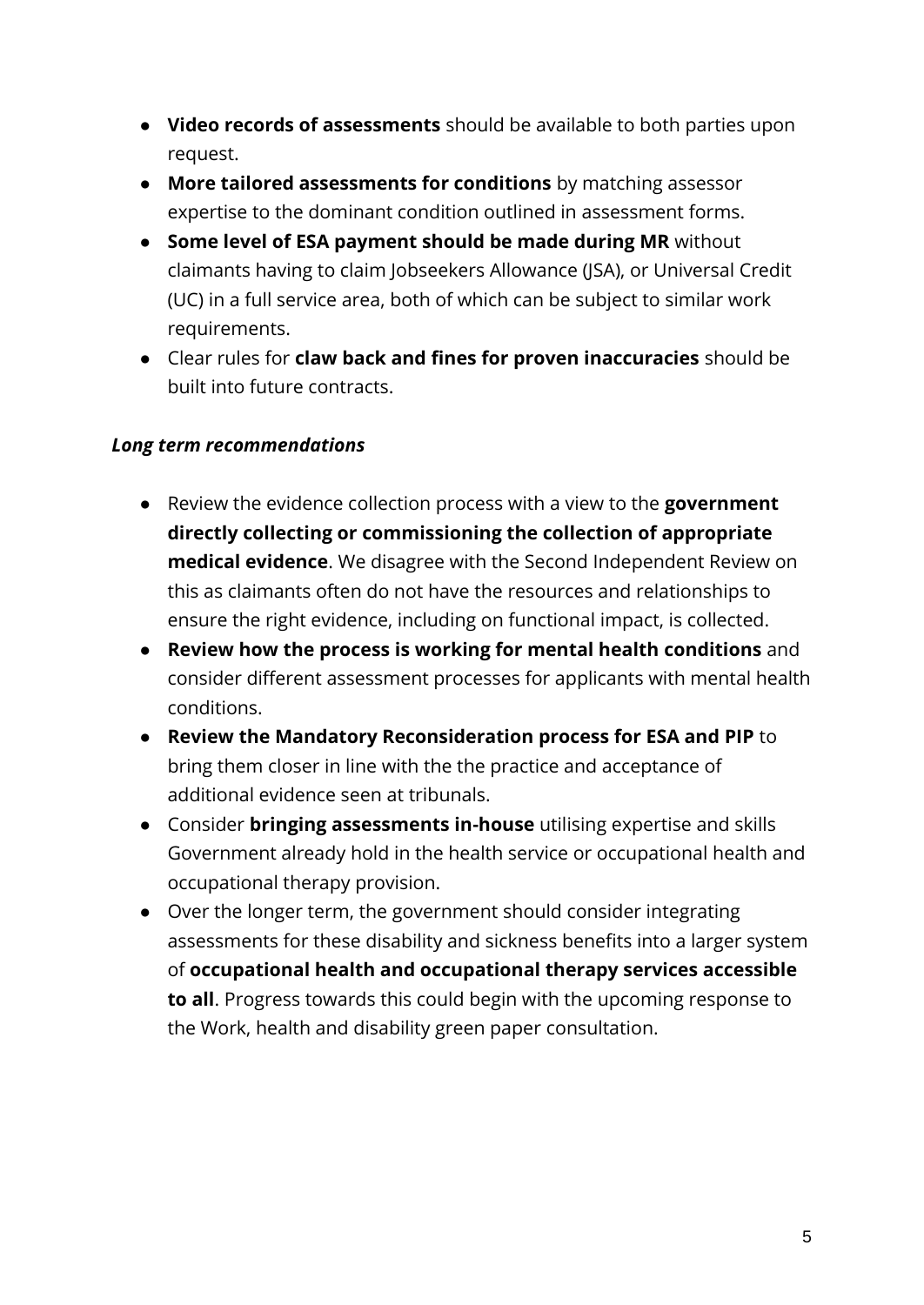### **Background**

Personal Independence Payments and Employment and Support Allowance are the two largest inquiry areas across Citizens Advice. In the past year we have helped an average of 104,000 people each quarter with PIP and 81,000 with ESA.





### ESA and PIP issues by quarter

We work with clients throughout ESA and PIP claims, from identifying eligibility to the appeals process. For both benefits, eligibility issues are the largest category of advice we deal with, but significant numbers of people come to us throughout the process.

### *Figure 2: ESA and PIP issues by stage*



ESA and PIP issues by stage (year to September 2017)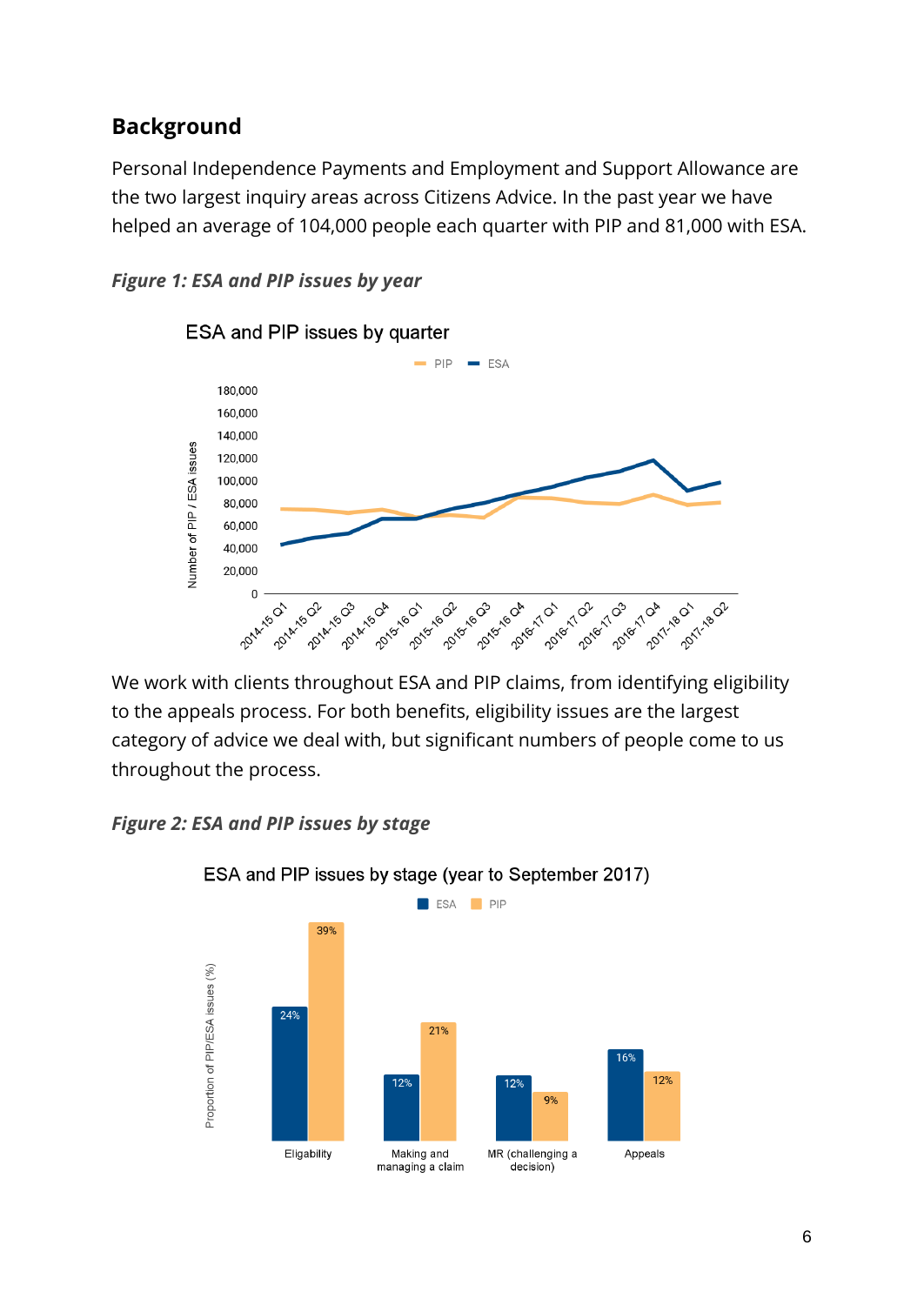Over the past three years, the proportion of of our PIP and ESA caseload taken up by MRs and appeals has grown steadily and now accounts for around a quarter of the cases our advisors help with.

### *Figure 3: ESA and PIP appeals and MR cases, as percentage of total Citizens Advice caseload*



ESA and PIP appeals and MR cases, as percentage of total caseload

We do not collect appeals success statistics systematically, but local offices have given us estimates between 60% and 99% for the percentage of appeals we advise on which see decisions overturned. $9$ 

While issues with PIP assessments and WCAs are not identical, themes emerge across both, and clients who come to us have broadly similar conditions at comparable rates. This finding is borne out through both quantitative and qualitative data we have collected for this response and as a result, general claims we make about assessments are applicable to both.

<sup>-</sup> $<sup>9</sup>$  From a qualitative survey of 89 Citizens Advice staff and volunteers in November 2017</sup>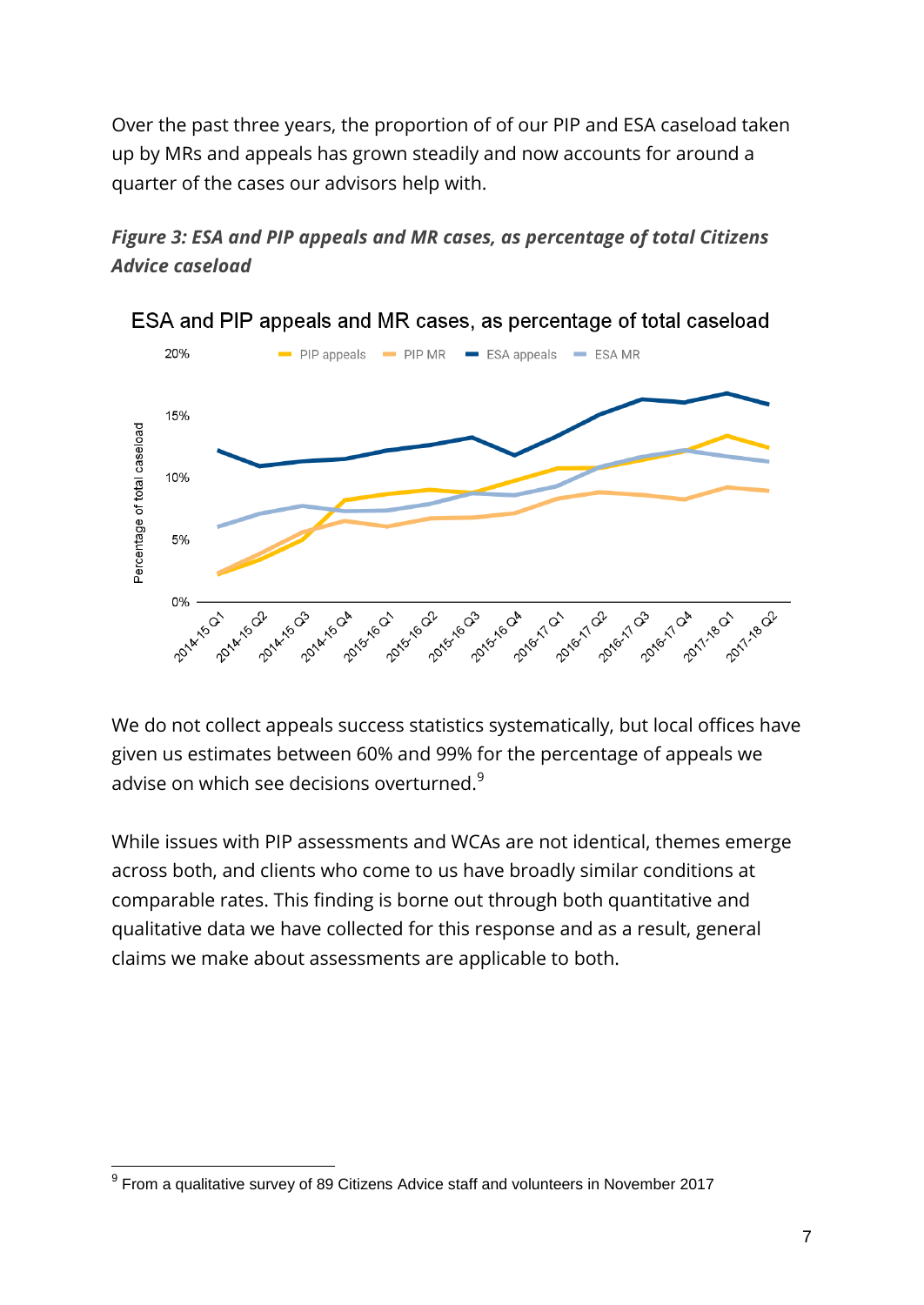| <b>Health condition</b>            | <b>All ESA clients</b> | <b>All PIP clients</b> |
|------------------------------------|------------------------|------------------------|
| Long-Term Health Condition         | 27.7%                  | 31.8%                  |
| <b>Mental Health</b>               | 19.5%                  | 17.2%                  |
| Physical Impairment (non-sensory)  | 12.3%                  | 14.0%                  |
| Multiple Impairments               | 6.1%                   | 7.5%                   |
| Other Disability or Type Not Given | 4.9%                   | 4.8%                   |
| Learning Difficulty                | 1.2%                   | 1.4%                   |
| Visual Impairment                  | 0.6%                   | 0.8%                   |
| Cognitive Impairment               | 0.4%                   | 0.5%                   |
| <b>Hearing Impairment</b>          | 0.4%                   | 0.5%                   |
| Deaf                               | 0.2%                   | 0.3%                   |
| Hard of hearing                    | 0.1%                   | 0.1%                   |
| Not recorded/not applicable        | 26.7%                  | 21.2%                  |

*Figure 4: Clients helped with PIP and ESA by main health condition (October 2016 - September 2017)*

The common issues advisors cite are inaccuracies on reports, inconsistencies in awards between different assessments and barriers to collecting appropriate evidence.<sup>10</sup> Problems with the claimant experience, such as travelling long distances to appointments, waiting months during appeals and being rushed during assessments, are also common.

-

 $10$  From a survey of 393 staff and volunteers in the Citizens Advice network from 01/11/2017 to 08/11/2017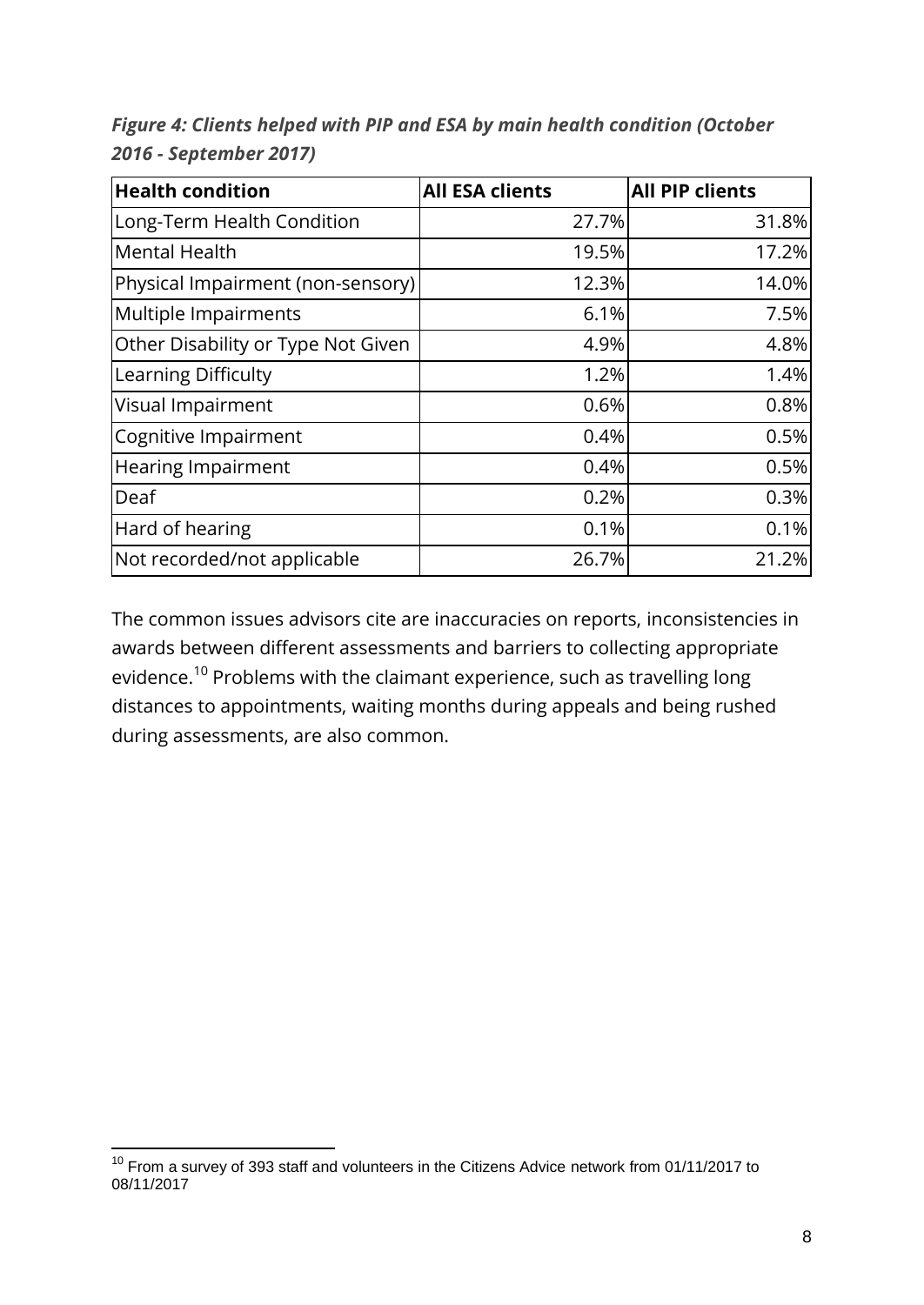### *Figure 5: Issues with PIP<sup>11</sup>*

-

#### Have you seen or been made aware of clients who have experienced the following issues with PIP in the last few months? (percent stating many or some)



 $11$  From a survey of 393 staff and volunteers in the Citizens Advice network from 01/11/2017 to 08/11/2017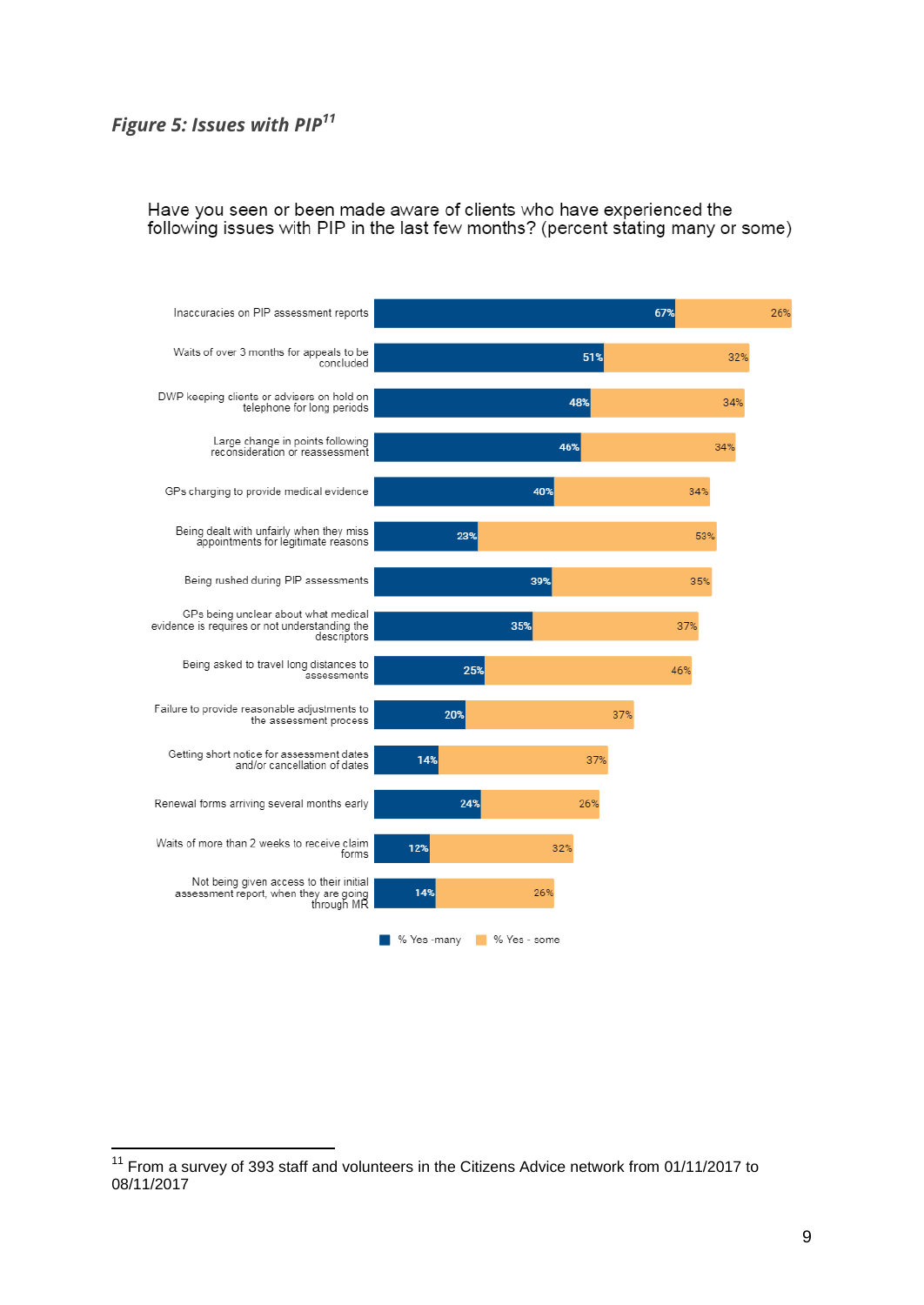### *Figure 6: Issues with ESA<sup>12</sup>*

-

Have you seen or been made aware of clients who have experienced the following issues with the Work Capability Assessment (WCA) for ESA or UC in the last few months? (percent stating many or some)



 $12$  From a survey of 393 staff and volunteers in the Citizens Advice network from 01/11/2017 to 08/11/2017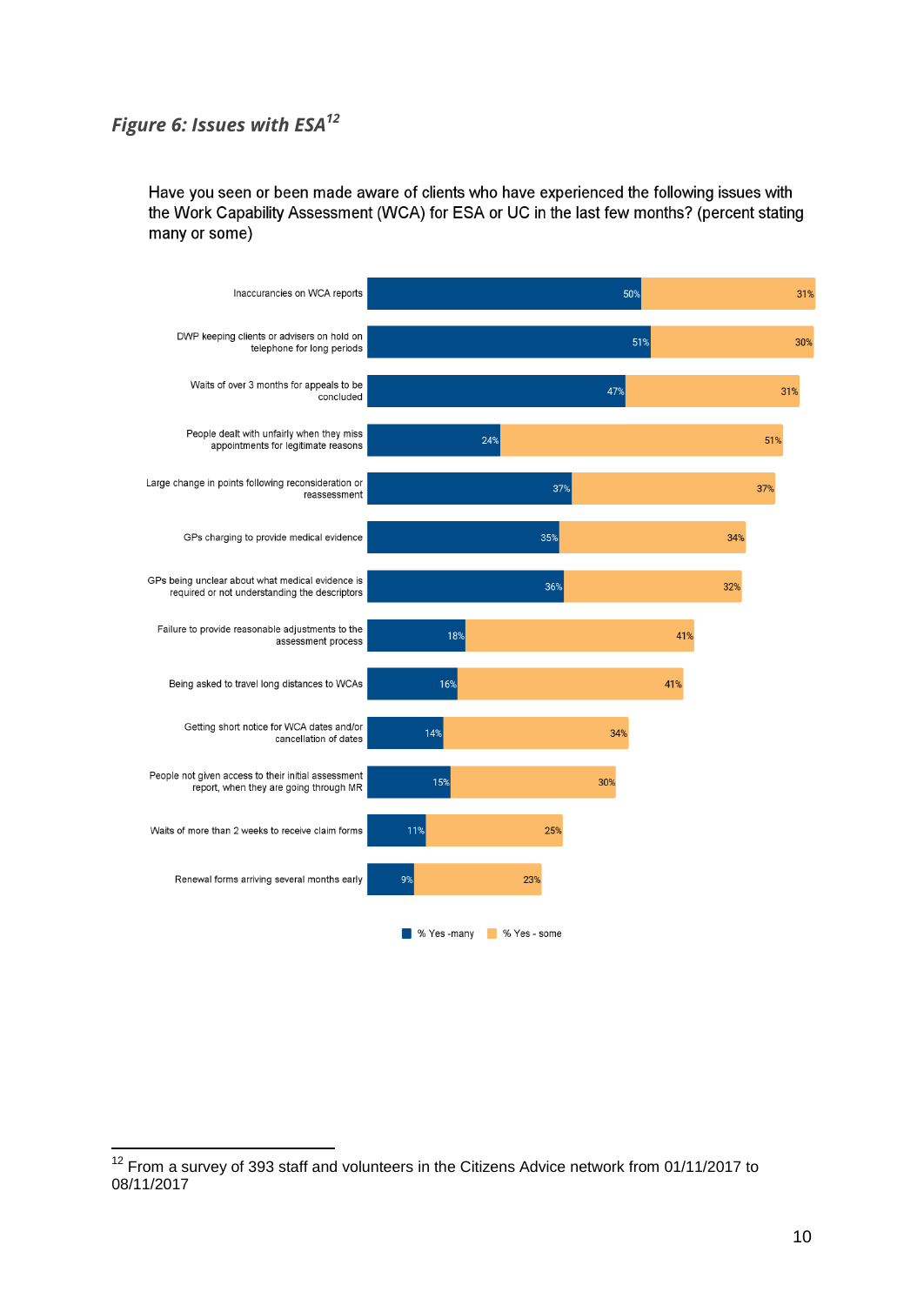## **1. Assessors and assessments**

- Do contractor assessors possess sufficient expertise to carry out assessments for people with a wide range of health conditions?
- Is Department of Work and Pensions quality control for contractors sufficient and effective?

The proportion of our clients alleging inaccuracy on reports and the high rate of decisions being overturned at appeal suggests that assessor expertise and quality control is not adequate.<sup>13</sup>

However, problems our advisors see go beyond how well assessors are trained and administration. The design of the process appears flawed: it can be overreliant on rigid assessments that are producing consistent inaccuracy, unable to collect relevant evidence and often failing those with less visible or fluctuating conditions, such as those related to mental health.

### **Inaccuracies on assessment reports**

Across our network, it is common for people who come to us to tell us about some sort of inaccuracy on their assessment. 92% of advisors report having seen inaccuracies in their clients' PIP assessment reports, while 81% say the same for WCAs.<sup>14</sup> These range from contested interpretations of assessors' observations to contradictory accounts of events. High rates of appeal success support these claims.

### **Advisor's view**

-

'It is sometimes difficult for me, when helping clients with Mandatory Reconsiderations or Appeals, to reconcile the person sitting before me with that described in the DWP assessor's report. Complaints about the way applicants have been treated, in terms of fairness, dignity and not being listened to, are common.'

<sup>&</sup>lt;sup>13</sup>[Tribunals and Gender Recognition Statistics Quarterly, April to June 2017,](https://www.gov.uk/government/uploads/system/uploads/attachment_data/file/644443/tribunal-grc-statistics-q1-2017-18.pdf) September 2017 <sup>14</sup> From a survey of 393 staff and volunteers in the Citizens Advice network from 01/11/2017 to 08/11/2017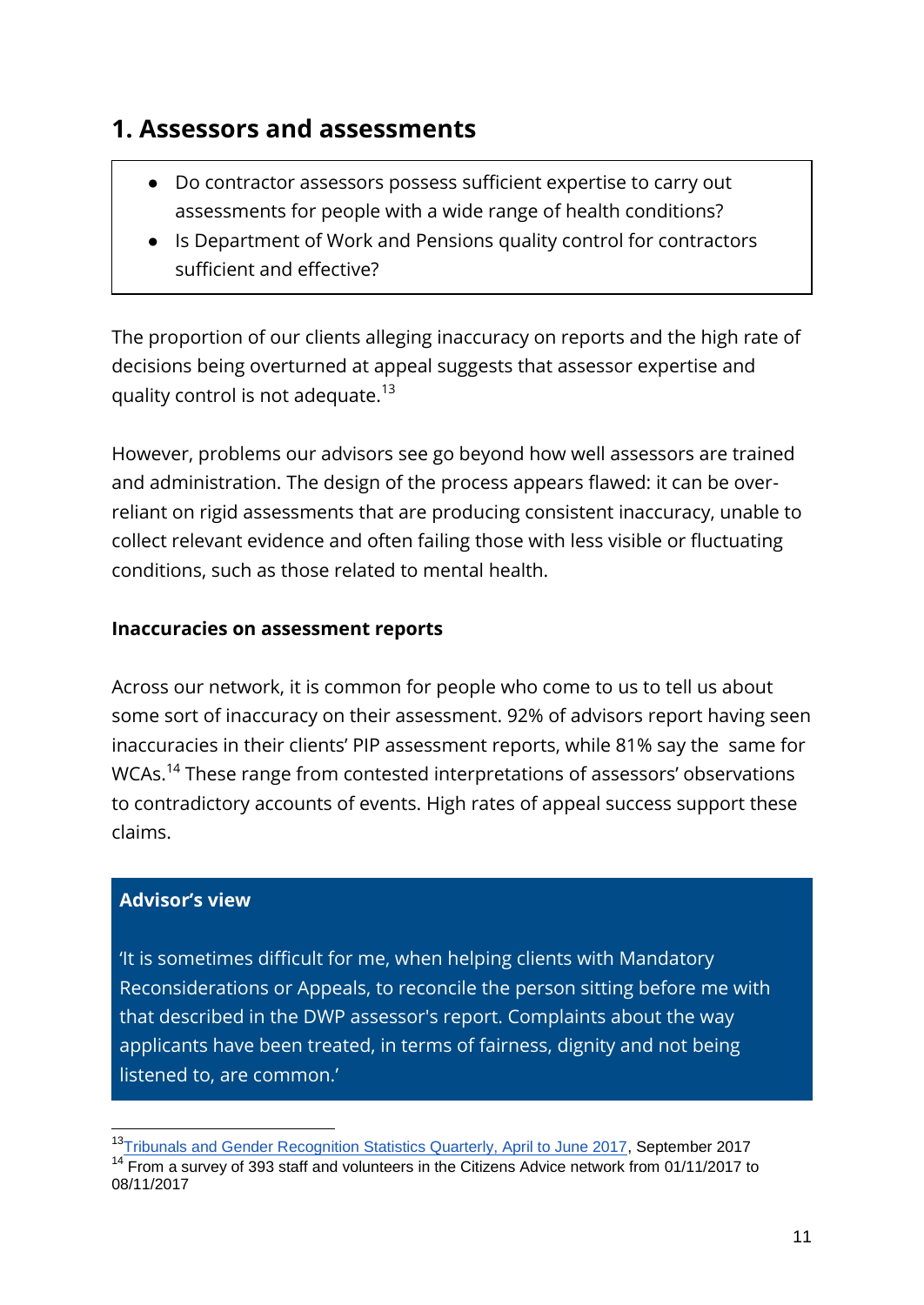'Sometimes a client says that the physical examination was not carried out as reported and the results recorded were incorrect.

One lady with severe rheumatoid arthritis appealing for higher rate mobility PIP was found by the Health Care Professional (HCP) to give essentially normal results on physical examination. She asked her consultant rheumatologist to measure exactly the same physical parameters and the consultant reported completely different results which reflected the severity of her condition and its effect on her physical functioning. The tribunal made a point of saying that they fully accepted the consultant's findings.'

*Contested interpretations -* Clients report that assessors are sceptical, in some cases dismissive, of descriptions they provide of their own conditions. Consequently, it appears that conclusions are drawn from observations made during assessments as well as what applicants say in their application forms. If assessments were ethnographic or prolonged this might be effective, but advisers report interviews ranging in length from 10 -70 minutes in which formulaic questions and exercises are worked through regardless of the applicant's condition.

Conclusions about an applicant's capabilities are extrapolated from narrow questions or observed performance in physical exercises which do not always resemble the descriptor being measured. This appears to cause much of the confusion clients feel when they see assessment reports, when conclusions are regularly seen as unreasonable.

### **Examples include:**

- The ability to drive being used to show a client does not have any difficulty with memory, concentration and coordination.
- Clients who can use touch screens on mobile phones or touch each finger to their thumb without applying pressure are assessed as having adequate grip.
- The ability to walk 50 or 200 metres is assumed from short distances traveled during assessments.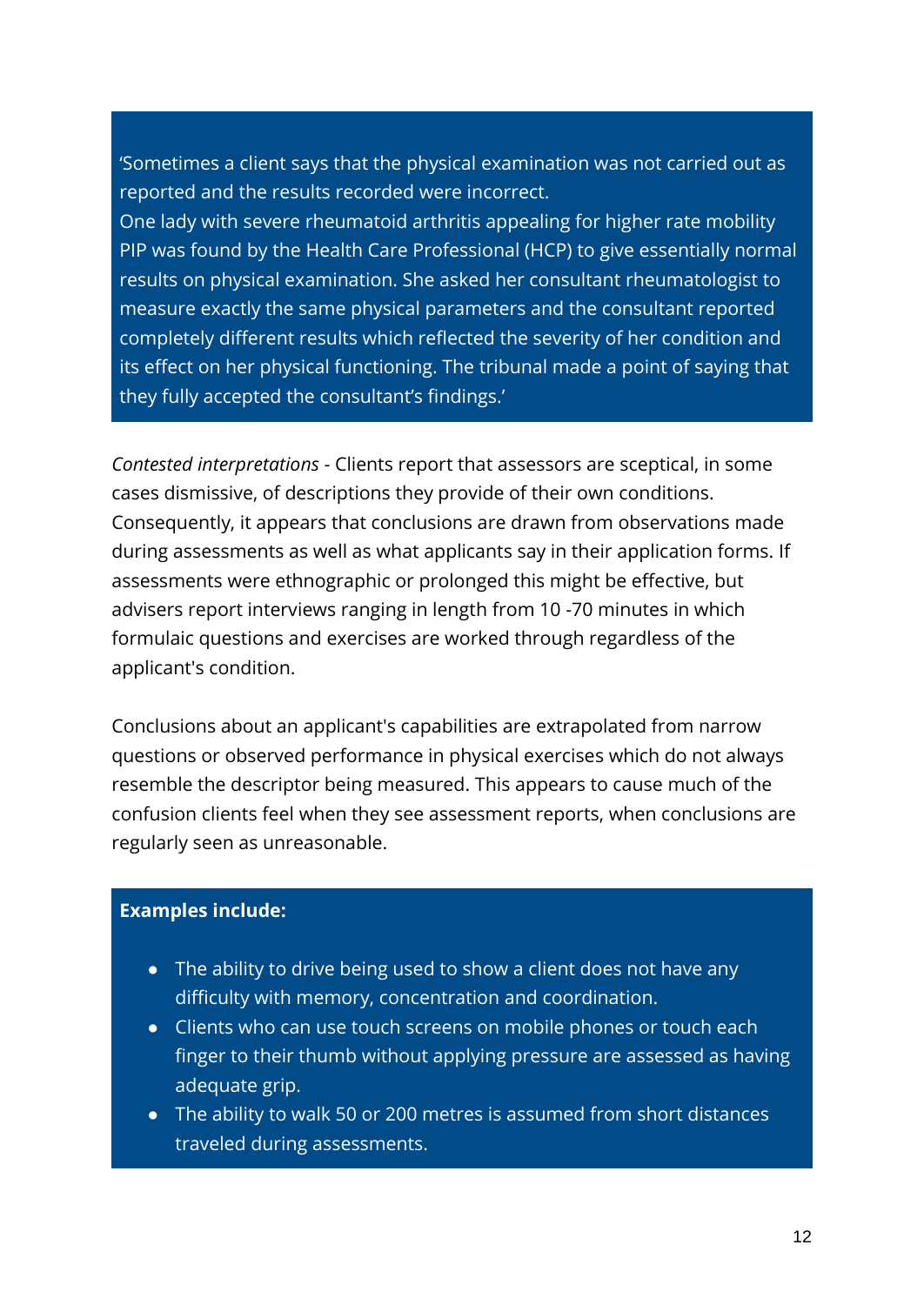*Contradictory recollections of events -* clients do not only contest conclusions drawn from events they agree happened. They also frequently contest what actually took place. Usually, the cited mistakes are observational failures such as claiming applicants stood unaided when they were leaning against something or omitting the fact that a friend or carer accompanied them to and from the meeting, thereby implying greater mobility and independence than is the case.

### **Tim's assessment**

"The decision says I do not suffer dizziness, but that is incorrect. I get dizzy spells where I have to lie down or sit down.

The report says I had made my own way to the appointment, but that is not so. My wife took me to it and was in the waiting room because we brought our 8 year old son with us. "

### **Advisors' views**

**'**Clients almost universally report that assessors are uninterested and fail to record what they say and record interactions and statements that never happened.'

'Many clients report that they are asked conversationally 'How was your journey here today?' They answer in a similar manner and minimise the difficulties that they have faced. This is then reported as 'The client travelled to the assessment independently and without difficulty.'

'There often seem to be 'silly' inconsistencies like claiming a client has a dog when client has never owned one in their life.'

'Some of the assessments appear to have been copied and pasted as they do not relate to the client. For example, a report says a client watches 'soaps 'on the TV when the client denies this. Another client said she used to see friends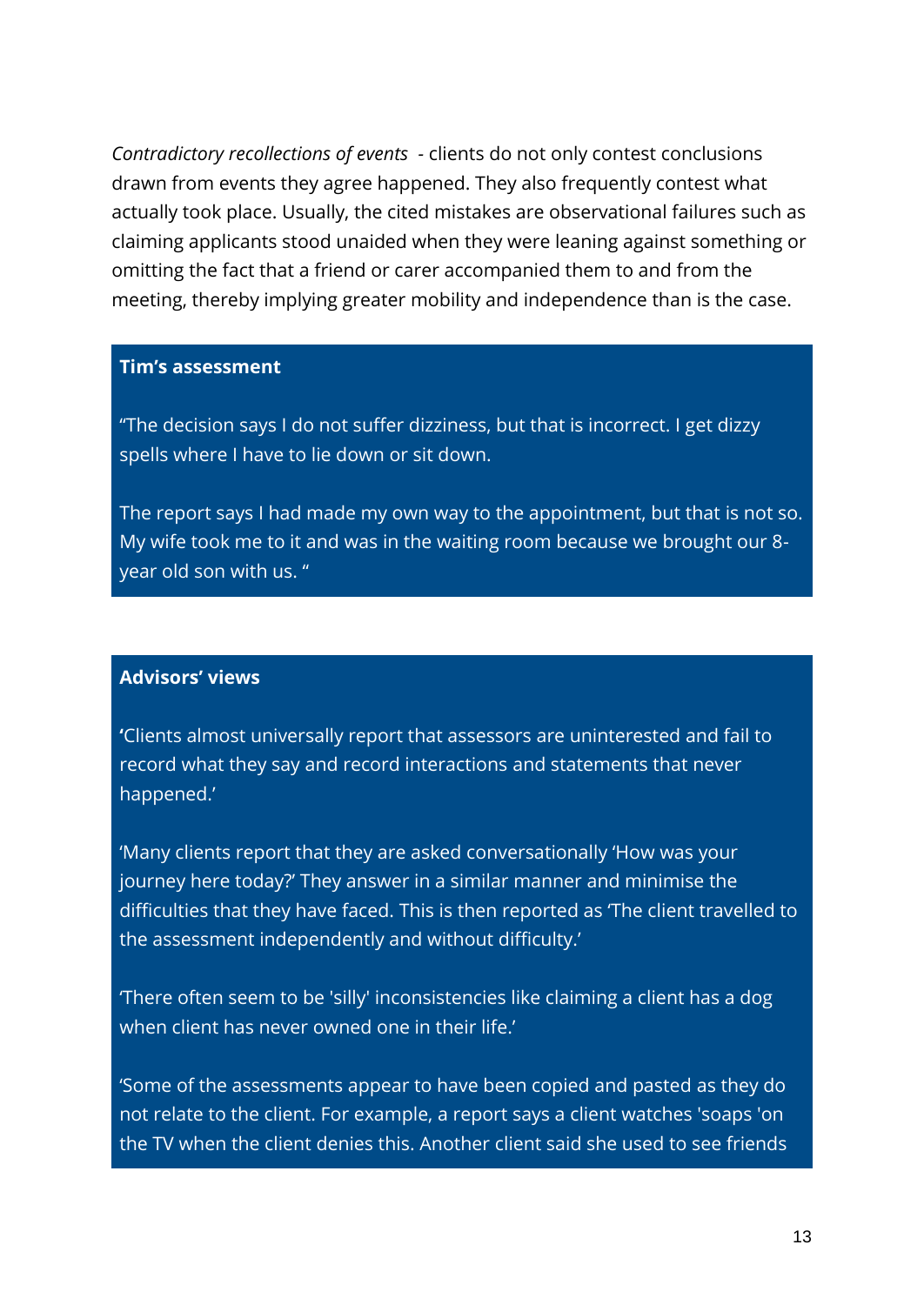### but does not now - and it came back on report that she sees friends regularly.'

The regularity with which conclusions and events are contested is why we suggest the video recording of assessments is made available to both parties on request so that such disputes can be reviewed. As well as that, contractors need to have incentives to ensure that assessments are accurate, so we recommend fines or clawbacks are built into future contracts for inaccuracies in initial assessments discovered at MR or appeal.

### **Lack of trust**

The feeling they are misunderstood or mistrusted through the process is a common feature of our clients' experience. Through the initial application, assessment and MR, clients and advisors tell us that they feel like evidence they provide is treated with suspicion.

The applicant's testimony is not always fully considered as evidence. Advisors tell us that awards are frequently confirmed at MR, even after clients have gone through forensically describing their conditions against PIP and WCA descriptors, submitting detailed descriptions of their capabilities. These are then turned down on the basis that no new evidence has been supplied.

#### **Advisors' view**

'Many of my clients with mental health conditions feel they weren't understood, or felt they were rushed. There is a certain amount of empathy you need to give and trust you need to build up to get a person to be honest about their care needs and daily experiences.'

'People should be treated with dignity and respect, and trusted when they try to explain their conditions'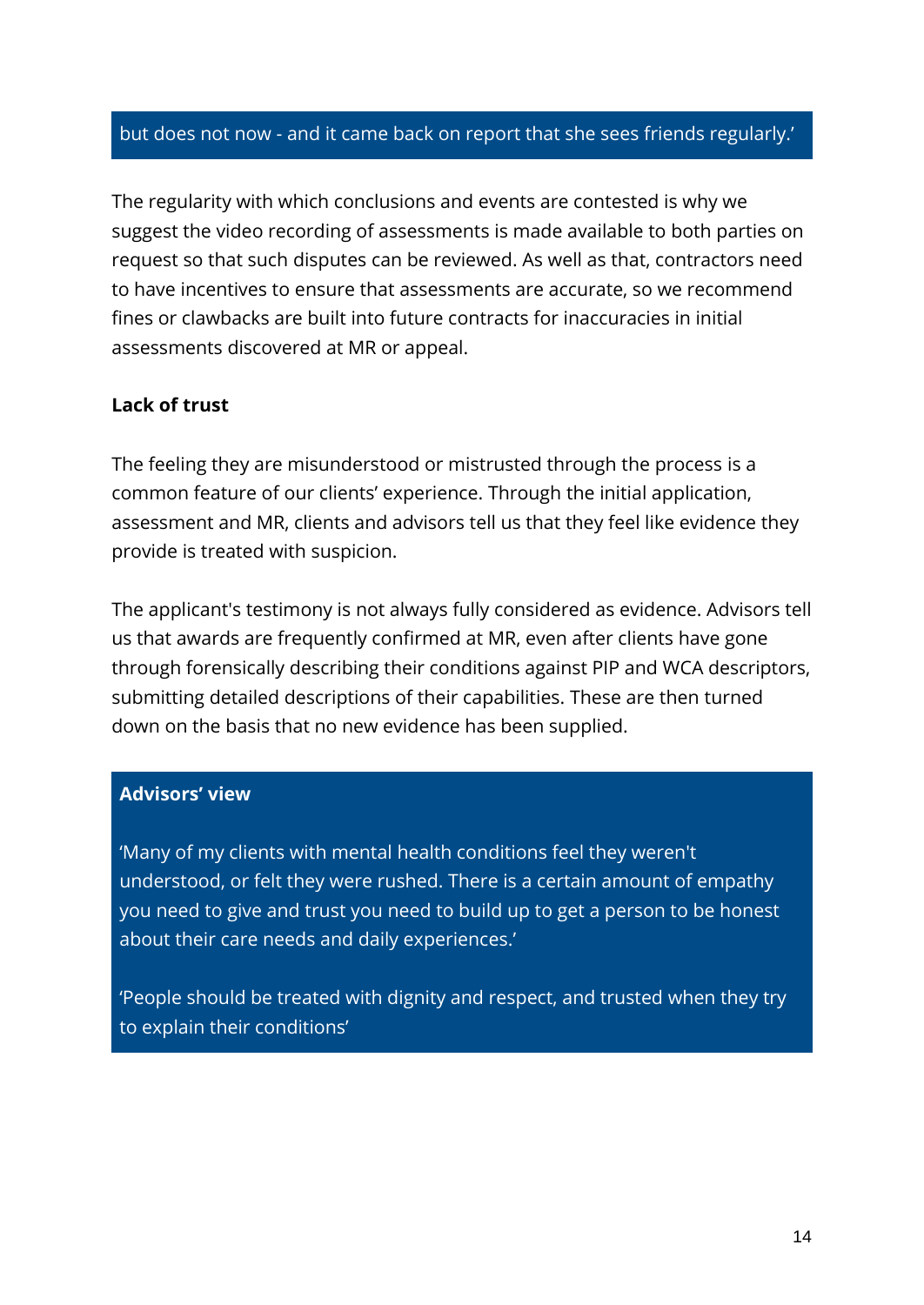### **Additional evidence collection**

It is not always clear to applicants what evidence is required at each stage of their application. While clients generally understand the purpose of the assessments and decision making process, knowledge of how the assessments work and what kinds of evidence need to be provided is currently lacking.

### **Advisors' views**

-

**'**Clients are not asked for evidence. They are often not aware what evidence may be considered relevant by assessors. Some of the evidence that they are able to provide at assessments is disregarded by assessors.'

'Assessments should start with "Tell us about your condition" and gradually fit it into boxes, rather than applying the same process to absolutely everybody.'

'Clients are rarely asked for the right evidence in a suitable manner. For example, a client with severe learning difficulties was asked whether she reads, the client responded in the affirmative, but the assessor did not establish the reading age of the client (approximately age 7). The Client cannot understand DWP letters and attends Citizens Advice Services for assistance.'

The ability to get appropriate and useful medical evidence to support the assessment process can be inconsistent. Advisors occasionally see GPs refusing it to clients. GPs often charge for the provision of medical evidence. This can be a payment of £15-30, but we occasionally hear reports of completely prohibitive charges of more than £150. 68% of advisors report hearing of GPs who are unclear about what evidence is required for WCAs and 72% say the same of PIP assessments<sup>15</sup>.

The primary problem with medical evidence however, appears to be that it is rarely tailored to the assessment descriptors. It is not enough to support the claim that an applicant has depression or multiple sclerosis. Assessors and assessments are not trained or designed to extrapolate symptoms or effects on

<sup>&</sup>lt;sup>15</sup>From a survey of 393 staff and volunteers in the Citizens Advice network from 01/11/2017 to 08/11/2017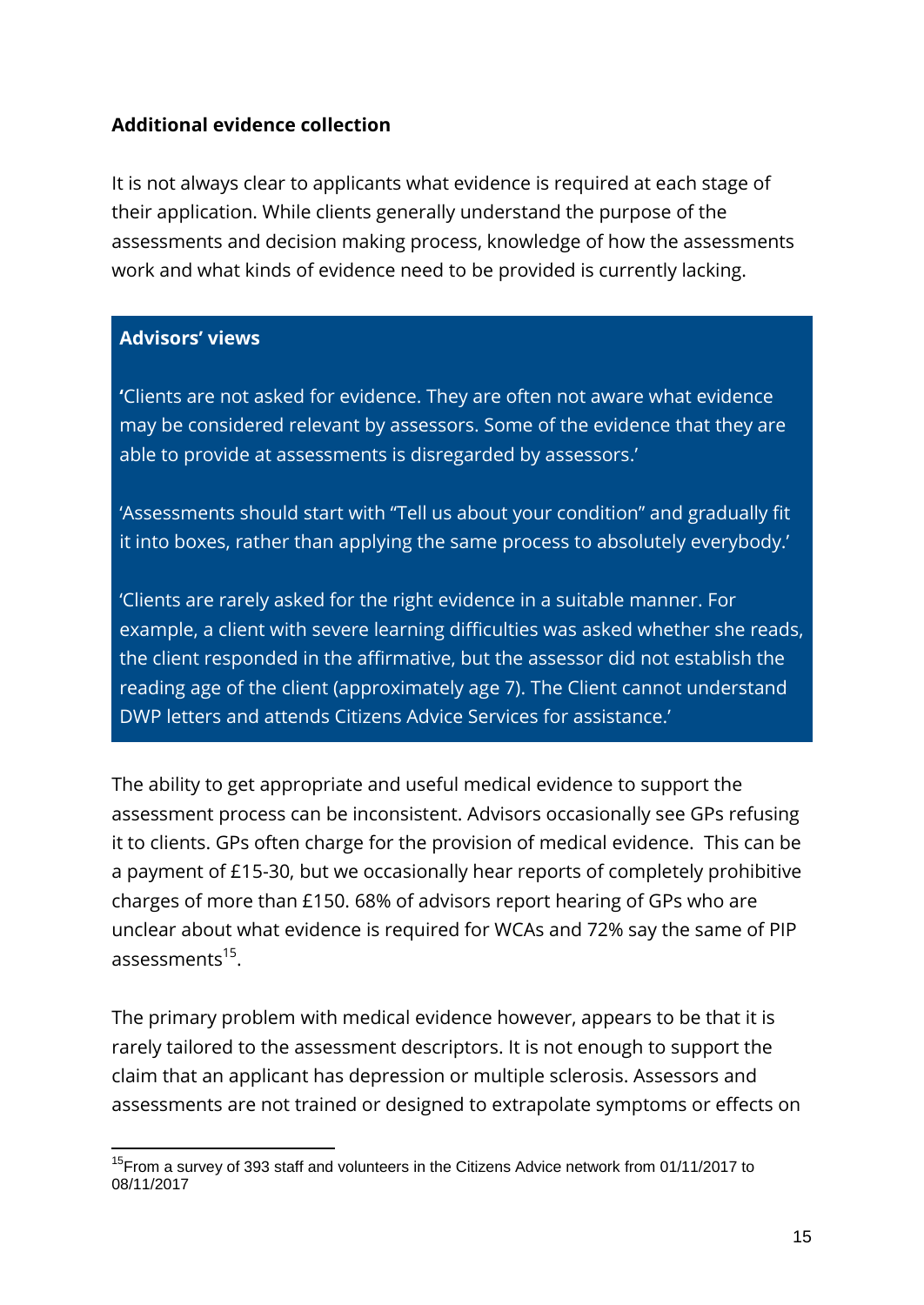capabilities from such diagnoses. Doctors, for the most part, diagnose conditions, rather than giving detailed descriptions of what they mean for patients' day to day lives.

### **Advisors' views**

**'**I don't think most GPs understand the system of point scoring, so their evidence isn't always appropriate'

'GP's frequently do not provide evidence at all if it is requested by their patient rather than the DWP. Even if they do provide it, GPs frequently only explain what the person's health conditions are - they often don't provide sufficient information on how the health conditions affect the person's ability to carry out activities, which is required under the assessment criteria.'

Paul Grey's observation in the Second Independent Review that "gathering relevant Further Evidence is made harder by a continued widespread misperception that PIP is a medical rather than a functional assessment"<sup>16</sup> still holds for applicants and GPs in both PIP assessments and WCAs.

These problems with evidence collection need to be addressed in the short term and solved as part of a longer term review:

In the short term:

-

- **Clear up-front guidance** on what evidence is most appropriate at each stage of the application, including real-world examples showing clearly how assessments test functional impact rather than diagnose conditions
- **The creation of a discretionary fund for GPs** to cover costs of producing evidence for assessments and therefore prevent the cost to claimants, together with improved guidance and examples of how GPs should present evidence

<sup>&</sup>lt;sup>16</sup>[Second Review of Personal Independence Payment,](https://www.gov.uk/government/news/paul-gray-publishes-second-review-of-personal-independence-payment) March 2017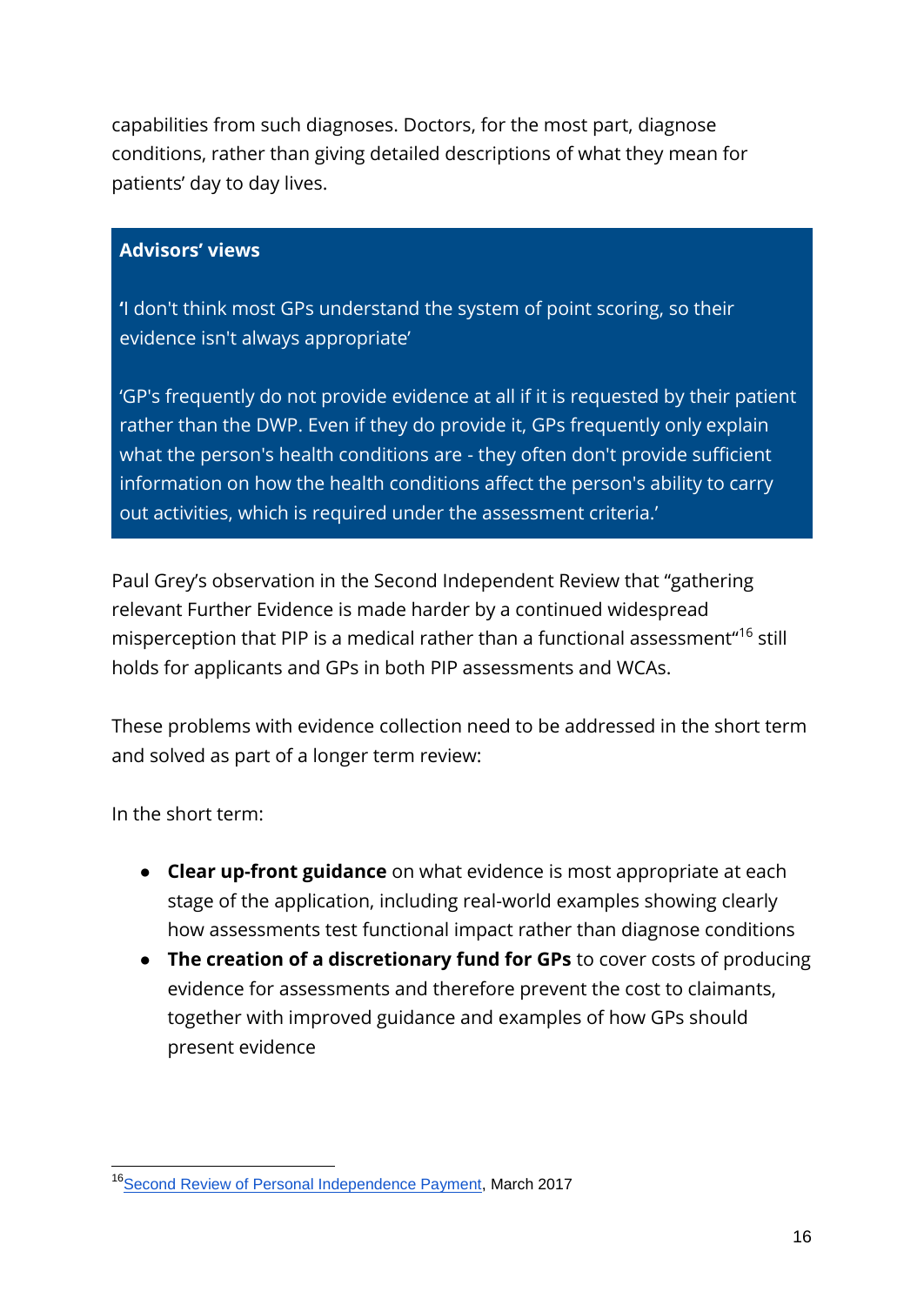As part of a wider review:

● Review the evidence collection process with a view to the **government directly collecting or commissioning the collection of appropriate medical evidence**. We disagree with the Second Independent Review on this as claimants often do not have the resources and relationships to ensure the right evidence, including on functional impact, is collected.

### **There are particular problems for people with certain conditions, especially mental health and fluctuating conditions.**

Advisers tell us they often see clients who have been assessed by people who do not appear to understand their conditions and do not assess them appropriately. For example, people with mental health conditions are asked to demonstrate physical capacity. This contributes to many claimants feeling the system is designed to catch them out rather than to understand their needs.

Many health conditions or disabilities have a degree of fluctuation. Assessing claimants in a snapshot and drawing accurate conclusions about their wider capabilities is an extremely difficult task. The conditions most regularly cited as being poorly assessed are:

- **Mental health conditions** the vast majority of advisors regard this as a problem area. Lack of assessor expertise in these conditions and the difficulty clients have in exhibiting or explaining their effects is commonly cited.
- Applicants with **learning disabilities** face similar problems to those with mental health conditions. Many assessors appear to lack understanding of conditions which are not easily explained or evidenced.
- **Variable conditions** such as epilepsy or chronic fatigue syndrome appear to not be properly assessed. Many of these applicants will at a particular moment be very capable, but assessment reports can often overstate reliability and repeatability.
- People with **less visible conditions** that cause pain or fatigue such as fibromyalgia are also cited by our advisors as often being poorly assessed.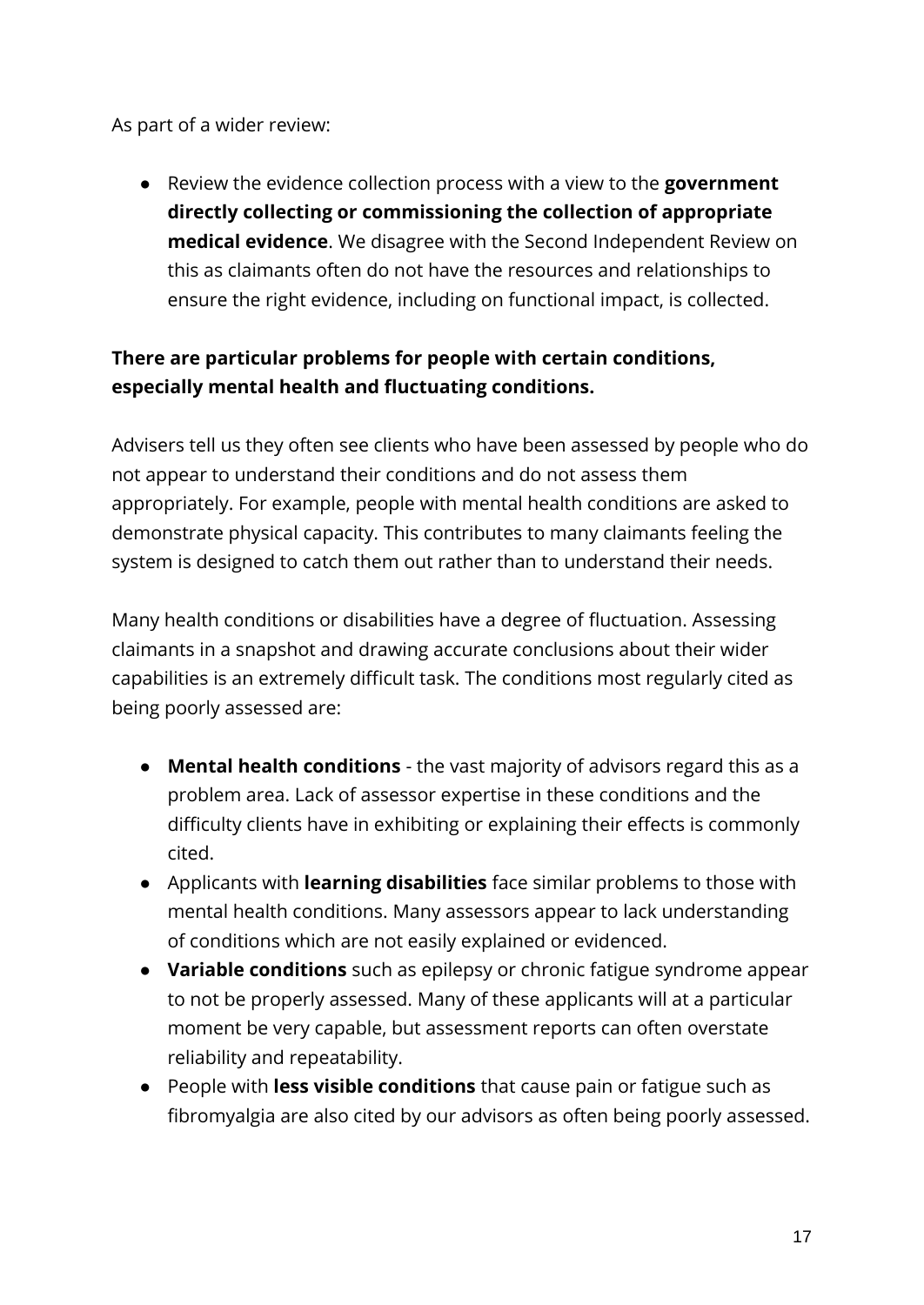Advisors generally note that assessments are better at identifying the effects of visible physical conditions.

#### **Paul's assessment**

"Paul has severe mental health (MH) issues which are exhibited by violent thoughts and verbal outbursts. He has always struggled to maintain any kind of employment but has been turned down for ESA, scoring zero points which has been upheld at MR. The medical assessment lasted around 10 minutes and covered physical descriptors for the most part. When Paul mentioned that he was struggling to cope after the death of his son and suicide of his girlfriend the health professional said she was not qualified to discuss this.

The report included in the MR made assumptions about his ability to work based on his ability to initiate & complete personal tasks at home, but makes no link to how his mental state could affect his ability to do this in a work environment. Paul is also affected by regular violent outbursts but this was not picked up in the assessment as his behaviour could not be observed over any length of time."

#### **Sheila's assessment**

**'**Sheila has learning difficulties, but the assessor's report said (more than once) "there is no evidence of cognitive or learning impairment". In the mandatory reconsideration (MR) request we pointed out that her medical records state that she has 'a developmental lack of scholastic skills', which her doctor explained meant that she had a cognitive impairment. The MR upheld the original decision, so Sheila has to go to appeal, which is a complete waste of everyone's time and money'

Advisors tell us that where assessments go well it is often down to the discretion of well trained assessors, or because a client has a condition assessors are more likely to be familiar with or can observe.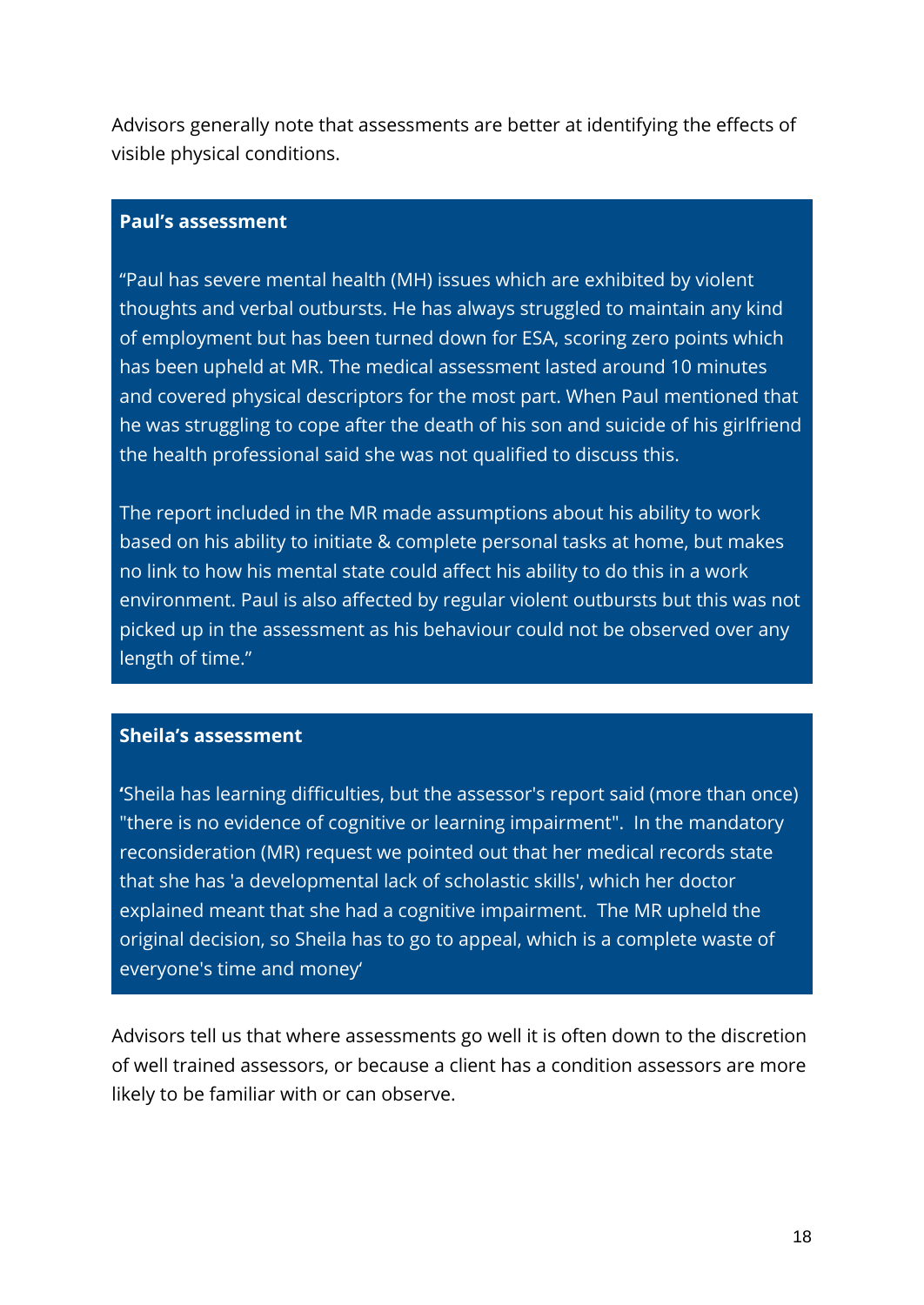### **Advisors' views**

'People suffering from mental health disabilities get a raw deal. The assessors do not have enough time to explore these effectively and seem to downplay the effect of mental ill-health'

'Mental health conditions are a problem. Repeatedly I read in assessment reports statements such as 'client maintained good eye contact' when the client tells me they did not, as if maintaining good eye contact was an indicator of whether they can dress, feed or wash themselves. Another example is 'leaps of logic'. So the assessment report states something like 'you go to church with your mother once a week... you are therefore able to go out by yourself most of the time'. Those with mental health conditions are also less able to provide additional evidence, such as symptom diaries, than those with physical conditions, due to motivation and other factors. It is also much harder for a GP or other professional to speak to such difficulties as clients may not engage as often when they have long term MH conditions rather than physical conditions. Clients with MH can also struggle to articulate their level of impairment, which the assessment process relies on. Many clients find the assessment intimidating, are worried about lying or not saying things right, and the process does nothing to accommodate the very real anxiety that impacts such clients. The assessment should not rely on 'client performance', and currently it does.

'Arthritis and heart complaints can result in effective assessments, probably because the physical characteristics are so readily defined.'

If a system is set up to assess the capabilities of people with a wide range of conditions, but is failing to do so with certain categories of condition, it is clear problems need to be addressed. We recommend that short term actions are taken now or written into contracts as assessment providers are recommissioned next year, as well as a general review of the assessment processes over the long term.

In the next commissioning round: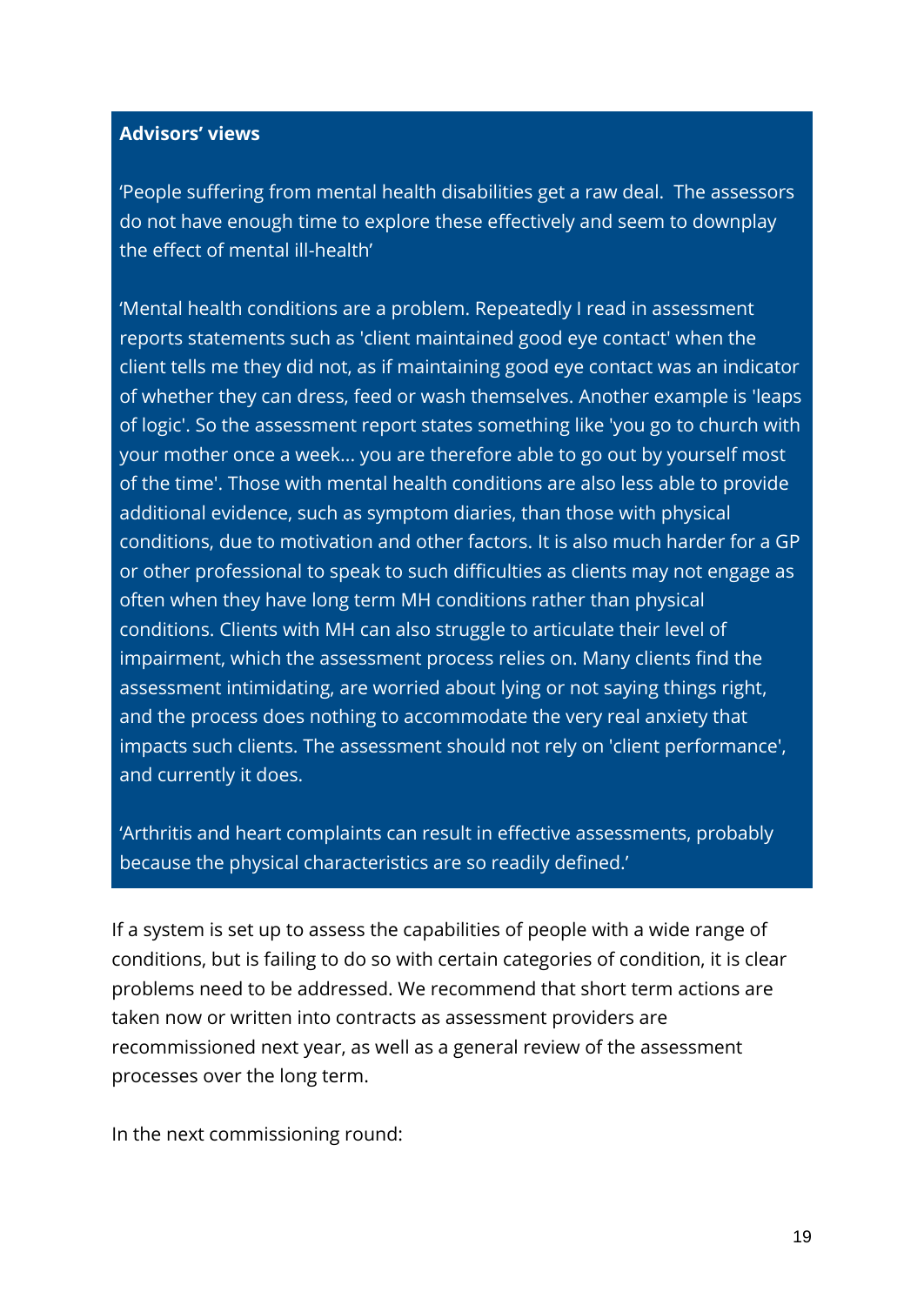- **Tailored assessments for conditions** which match assessor expertise to the dominant condition outlined in assessment forms
- Place greater weight on **applicant's description of their conditions and/or additional medical evidence**

Longer term:

● **Review how the process is working for mental health** and consider different assessment processes for applicants with mental health conditions

### **Advisors often question the reliance DWP decision makers have on assessments**

Clients have experienced assessments as short as 10 minutes. It seems unlikely that these interviews can fully explore a person's conditions and how that affects their lives and ability to work. Our clients can describe them as rigid and formulaic, unadapted for the huge variety of conditions whose effects they set out to assess.

Advisors question why their clients' own description of their condition cannot be considered with equivalent weight along with the assessor's report for the initial decision and MR. When cases go to tribunal, clients report feeling listened to for the first time.

### **Advisors' views**

'the assessment process is very rigid with little or no consideration for individual'

"The enormous weight the DWP place on the assessments is ridiculous. Other evidence, as well as the applicant's own description of their condition should be weighted at least as strongly as assessment reports."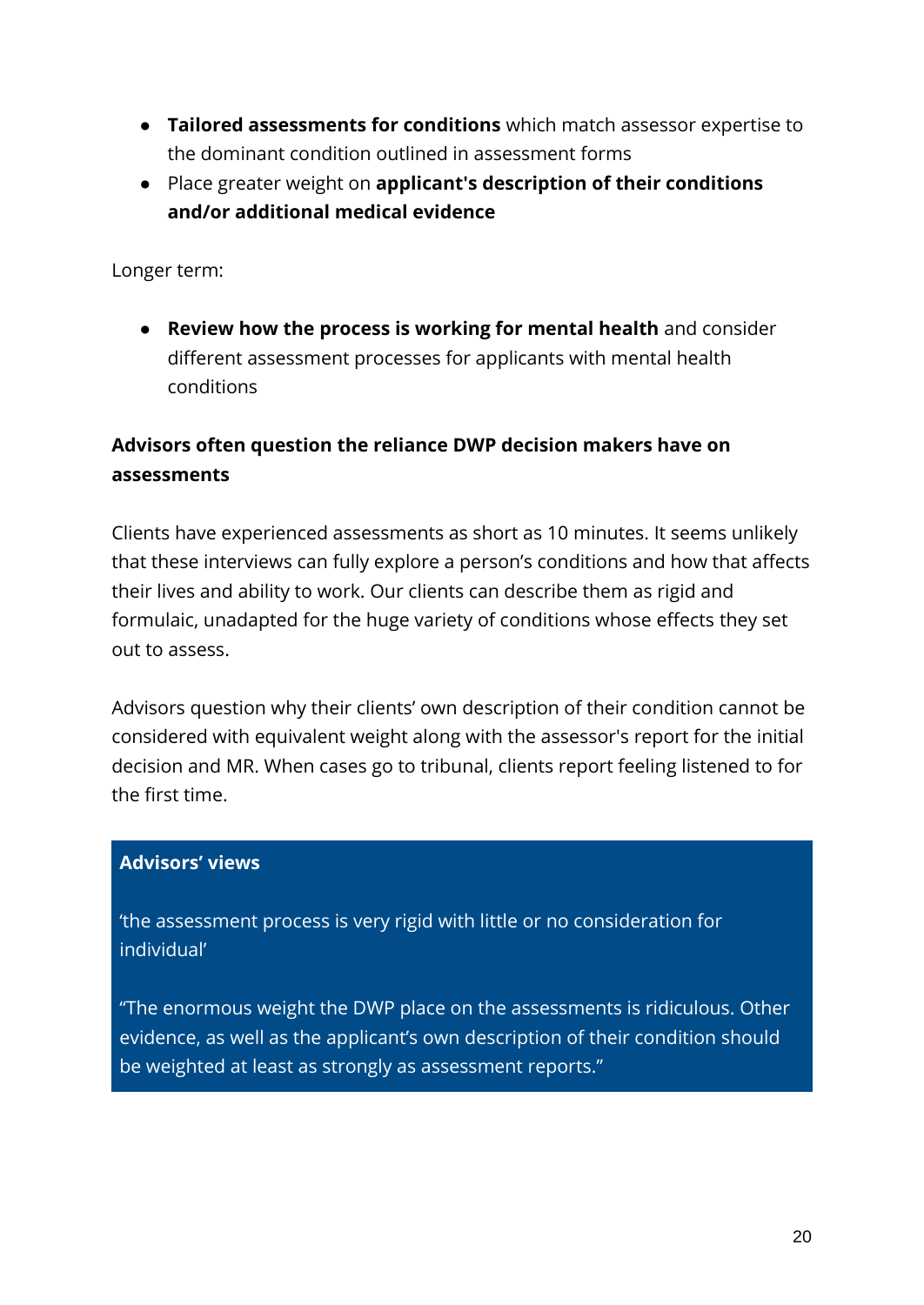# **2. Mandatory Reconsideration and appeals**

### **Reasons for seeking to overturn decisions**

● Why do claimants seek to overturn initial assessment outcomes for ESA and/or PIP?

Advisors tell us the feeling that initial decisions are wrong or based on inaccurate facts and the reliance on ESA / PIP incomes are common reasons claimants seek to overturn outcomes. Many people feel assessments have come to inaccurate conclusions and have not assessed their conditions properly. Applicants, particularly those moving from DLA, are reliant on the income and face losing it.

As discussed above, improving the accuracy of initial assessments and decision making, and ensuring that people feel listened to throughout the process would help lower the proportion of people seeking to overturn decisions.

### **Mandatory Reconsideration**

● Is the Mandatory Reconsideration (MR) process working well for claimants of ESA and/or PIP?

The huge disparity between the rates of changed awards at MR (15% for PIP and 13% for ESA) and tribunal (68% for ESA and 65% for PIP) has fuelled scepticism and raised questions about the MR process amongst both advisers and claimants.

Our advisors take the MR process seriously, seeking to gather new evidence and have clients forensically explain their capabilities against specific descriptors. Many local offices have designed specific forms to go through with clients and send to GPs in order to ensure additional evidence is relevant to the assessment criteria.

However, the low level of success at MR means some advisors see it as an initial phase of the tribunal process. During the MR process for ESA, claimants are able to claim JSA or UC, where they will become subject work requirements. This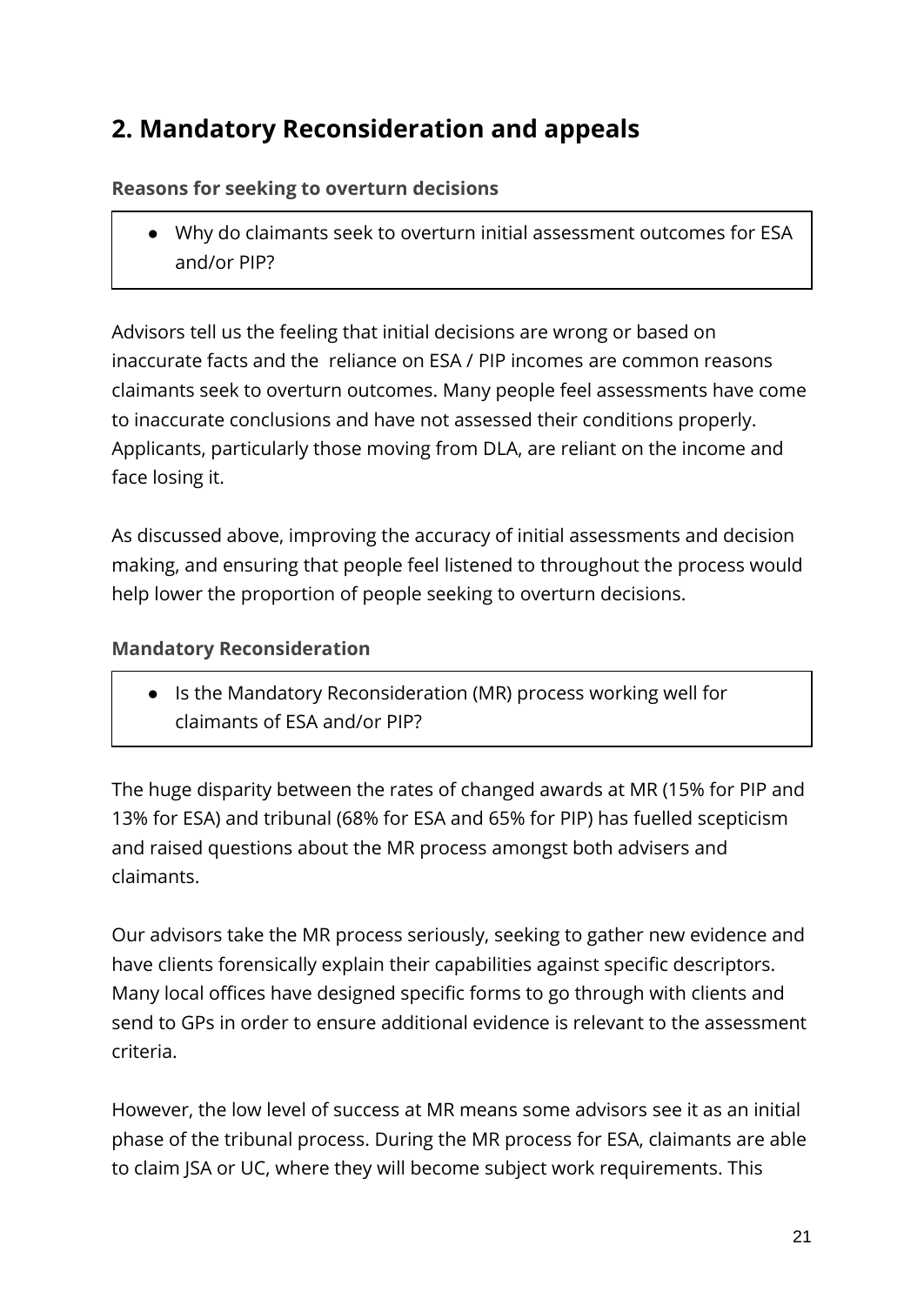places many in the perverse position of attempting to prove they are unable to work at MR while searching for a job on JSA or UC.

In full service areas, those who claim UC during MR will be switched permanently and will not be able to go back on ESA even if they win their appeal. This will leave the majority of claimants worse off over the long term.

For PIP MRs, two thirds of advisors have seen clients who are not given access to their assessment reports. Nearly half report the same for ESA<sup>17</sup>. Given that most decisions that are overturned at appeal because new evidence is accepted<sup>18</sup>, it is possible that not having access to assessment reports is reducing revisions of decisions by preventing claimants from producing the evidence required to refute claims they contain.

### **Advisors' views**

-

**'**We put a lot of evidence in [MRs], but we know it is unlikely to succeed. We use it as a practice run for appeals.'

**'**At the moment it feels like a time-wasting, tickbox exercise that just increases people's stress and puts them into debt. The only time I have seen a decision changed at MR stage is when someone was sent completely the wrong assessment result in the first place.'

'Not clear why the mandatory reconsideration process is required. It sometimes appears that this is a holding step in the decision and appeal process which just delays a final decision. Causes frustration and stress to those who need to go through these steps.'

'MR's are proven to not be successful often and then regularly overturned by HM Courts & Tribunals Service (HMCTS). Maybe MRs should take the approach HMCTS take where they will adjourn until they get all the necessary medical

<sup>&</sup>lt;sup>17</sup> From a survey of 393 staff and volunteers in the Citizens Advice network from 01/11/2017 to 08/11/2017

<sup>&</sup>lt;sup>18</sup> [Answer to written question by Minister for Disabled People.](https://www.theyworkforyou.com/wrans/?id=2016%C2%AD04%C2%AD22.35165.h&s=speaker%3A25326#g35165.q0) This states that unverified internal management information for 2015/16 indicates that new oral or written evidence was the reason for the overturn of the decision in 75% of successful PIP appeals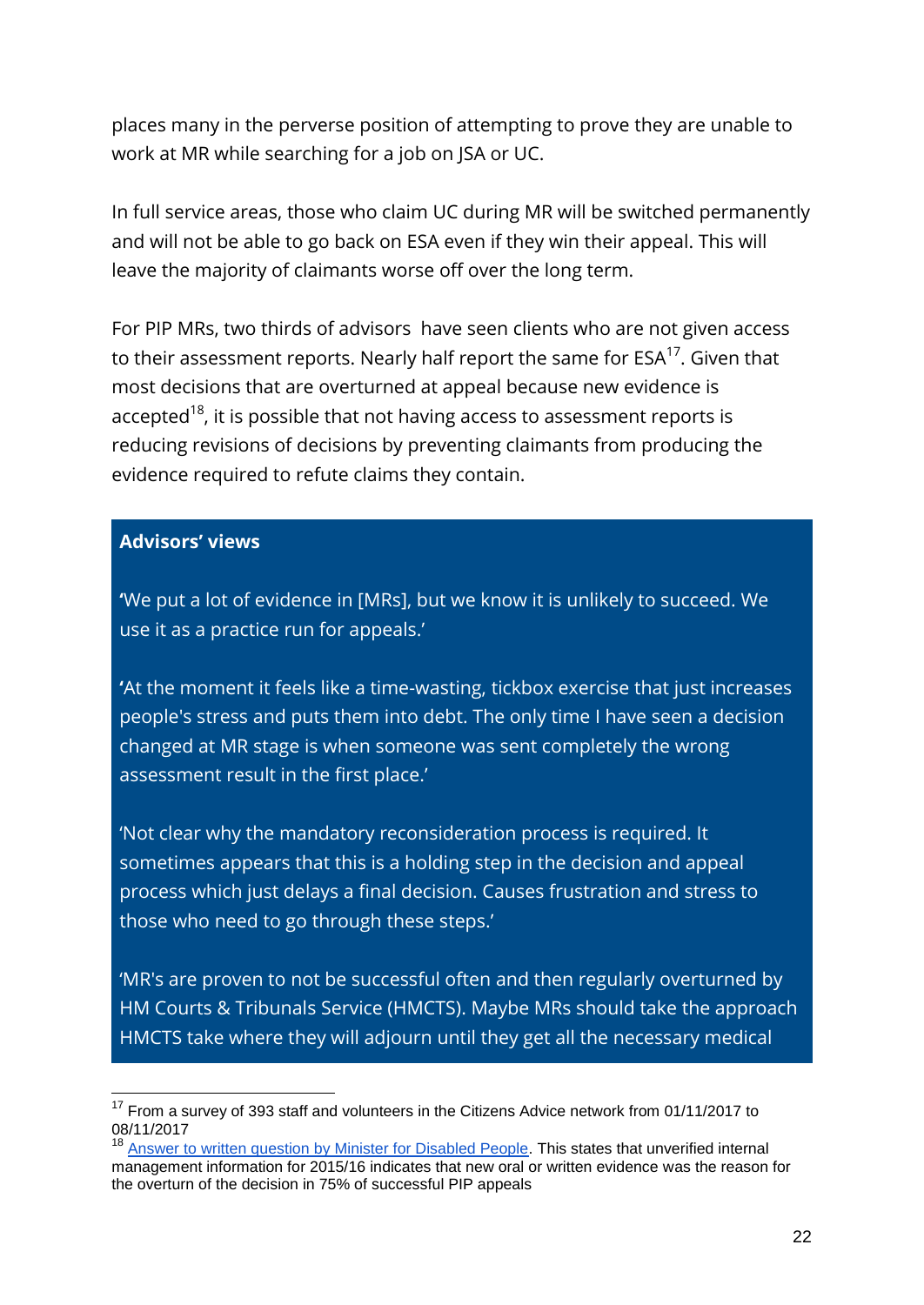evidence to make a correct decision. The MR process could also be improved by the decision maker having an in depth chat with the client to find out more information instead of it being a paper exercise.'

In order to fix the clear lack of faith in MR, and reduce the number of claimants going through costly tribunals, we recommend the DWP reviews the MR process for both ESA and PIP to bring them closer in line with the the practice and acceptance of additional evidence seen at tribunals.

### **Rates of overturned decisions**

● What accounts for the rate of overturned decisions at appeal for PIP and/or ESA?

Inaccuracies in initial assessment where the effects of conditions are felt not to be properly assessed can lead to high rates of dissatisfaction with the awards made by the DWP for the people we help.

The appeals process is very different to the initial assessment and decision making process. Clients and advisors report that tribunals are generally more inquisitive and open to different kinds of evidence when compared to initial assessments.

The acceptance of new evidence from the claimant or others is commonly cited as a reason for decisions being overturned. In April 2016, the Minister for Disabled People reported that new oral or written evidence was the reason for overturning an initial decision in 75% of successful PIP appeals<sup>19</sup>.

### **Advisor view**

-

'In contrast to the assessments, clients almost never have complaints about the tribunal processes, even where the attempt to have a decision overturned is unsuccessful.'

<sup>&</sup>lt;sup>19</sup> [Answer to written question by Minister for Disabled](https://www.theyworkforyou.com/wrans/?id=2016%C2%AD04%C2%AD22.35165.h&s=speaker%3A25326#g35165.q0) People. This states that unverified internal management information for 2015/16 indicates that new oral or written evidence was the reason for the overturn of the decision in 75% of successful PIP appeals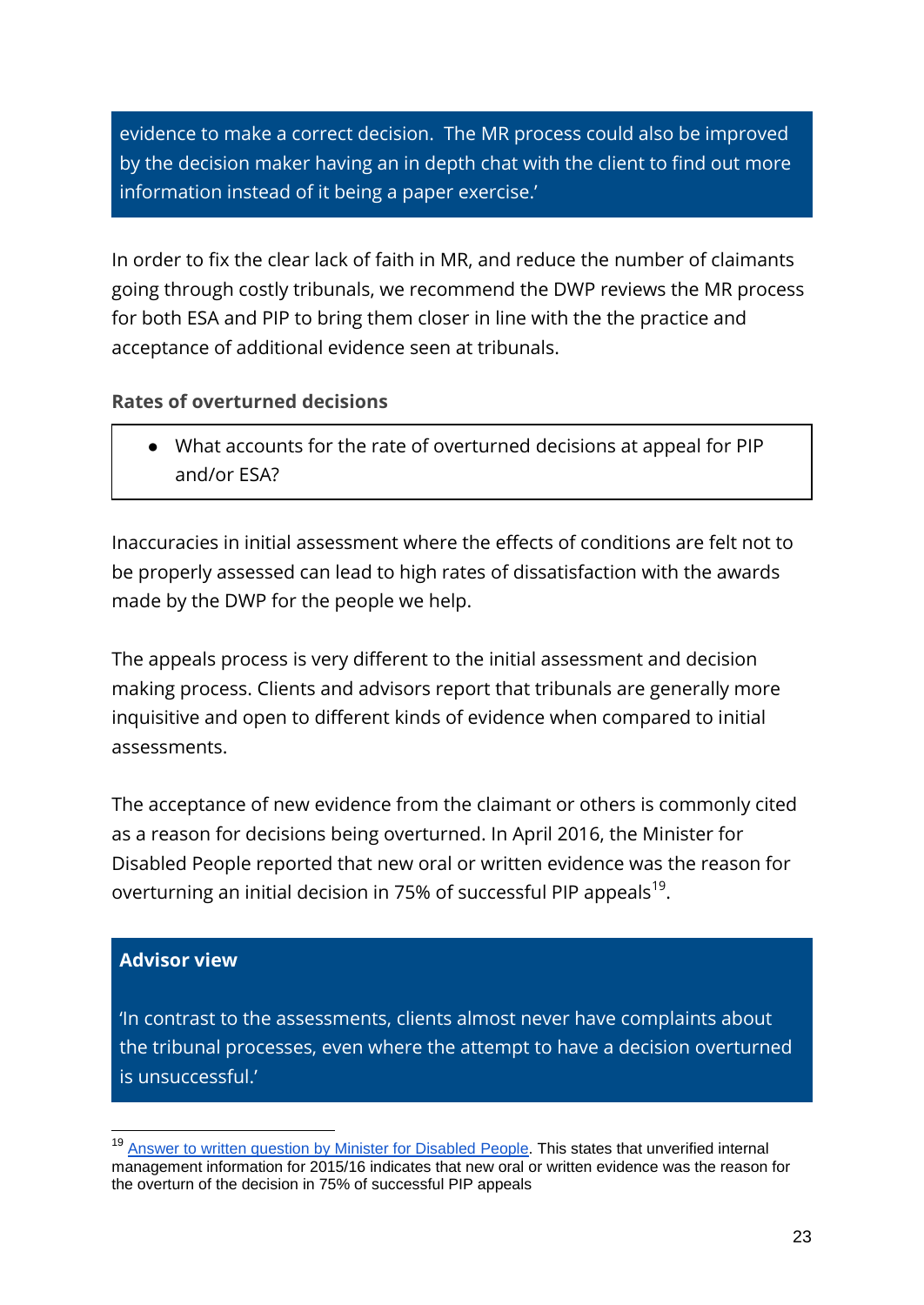### **Different rates of dispute for PIP and ESA**

- Why are levels of disputed decisions higher for PIP than for ESA?
- Are there lessons that could be learned from the ESA MR and appeal process for PIP and vice-versa?

Broadly, our advisors see similar problems with both WCAs and PIP assessments and believe there is nothing intrinsic to the respective assessments resulting in PIP decisions being appealed at higher rates. Where justifications for this disparity are offered, it is speculation that claimants transferring from DLA are particularly reliant on that income or that claimants turned down for ESA are able to claim Jobseekers Allowance or have income if they are claiming Universal Credit.

### **Reducing rates of appeal**

● What changes could be made earlier in the process to ensure fewer claimants feel they need to appeal?

It is often not clear to people exactly what evidence they need to submit or how they need to describe their capabilities in the initial assessments. So claimants are submitting more complete evidence at MR and appeal in order to change the decisions they feel are based on inaccuracies- often with the help of advisors. The different approach of the courts explored above appears more accepting of more diverse forms of evidence.

### **Advisors' views**

'The Decision Maker needs to use *all* available evidence that the client submits in making their decision and then the MR of their decision. They pay too much attention to the medical assessors report but not enough to the clients own medical evidence.'

'The request for information sent to GPs is not detailed enough for them to provide helpful information. Most GPs don't understand the nature of the benefits they are being asked to comment on and the forms they're sent don't help very much because it doesn't explain.'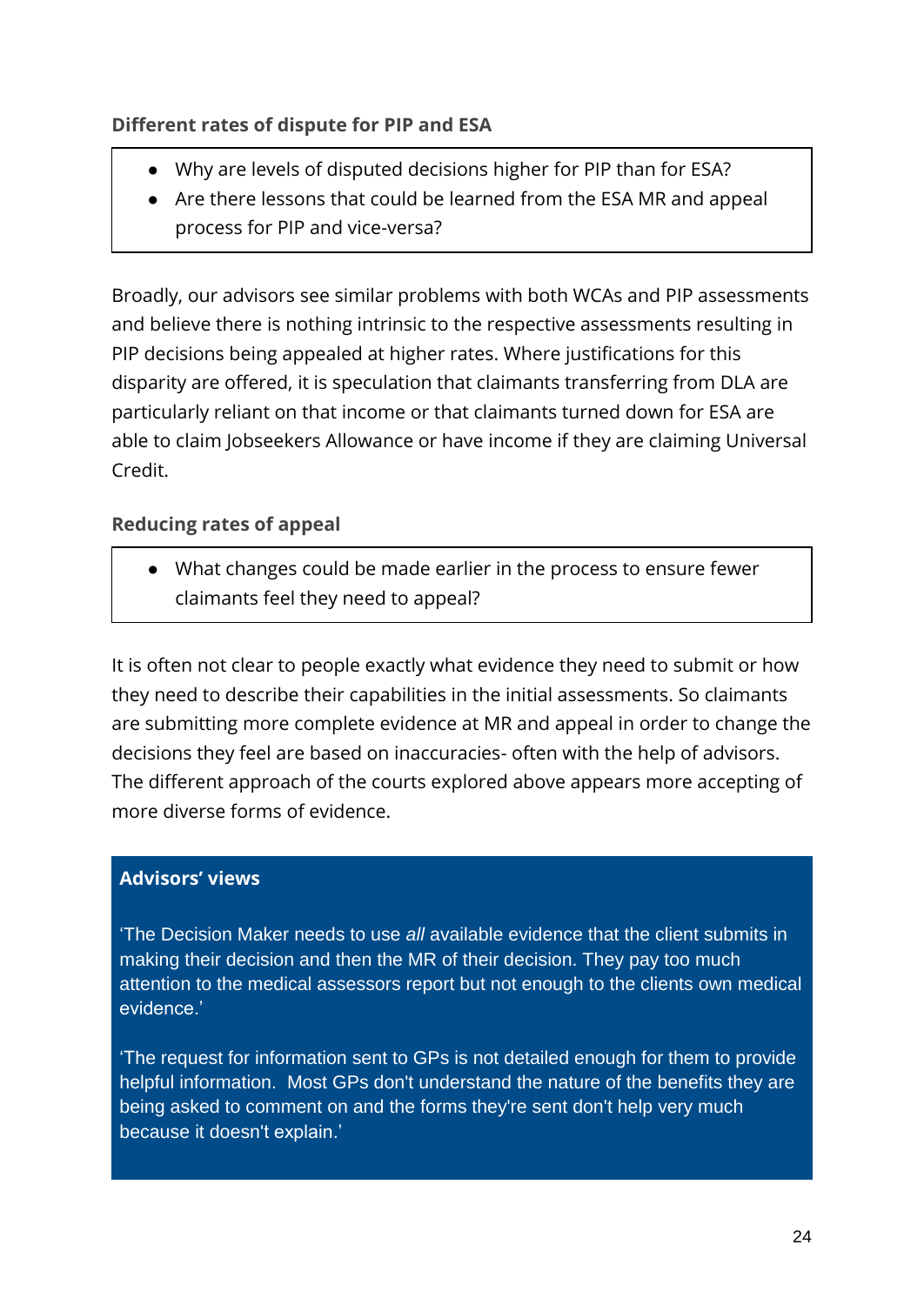"Feedback from tribunals is always good, even if clients lose. They are less structured, pose sensible questions and focus on claimants as individuals. They have read papers, thought about the case, decided what the claimant needs"

In order to reduce the number of appeals, both disparities must be addressed. Better evidence should be collected and decision makers should be more open to considering evidence beyond the assessor's report.

The adoption of the short term recommendations set out earlier could improve the initial evidence collection, accuracy of reports and trust in the system. Video recordings of assessments would make the resolution of many disputed accounts easier.

But the high proportion of successful appeals suggests the system that needs a fundamental review. This is why we make our long term recommendations: particularly the review of assessments for mental health conditions and direct commissioning of supporting evidence.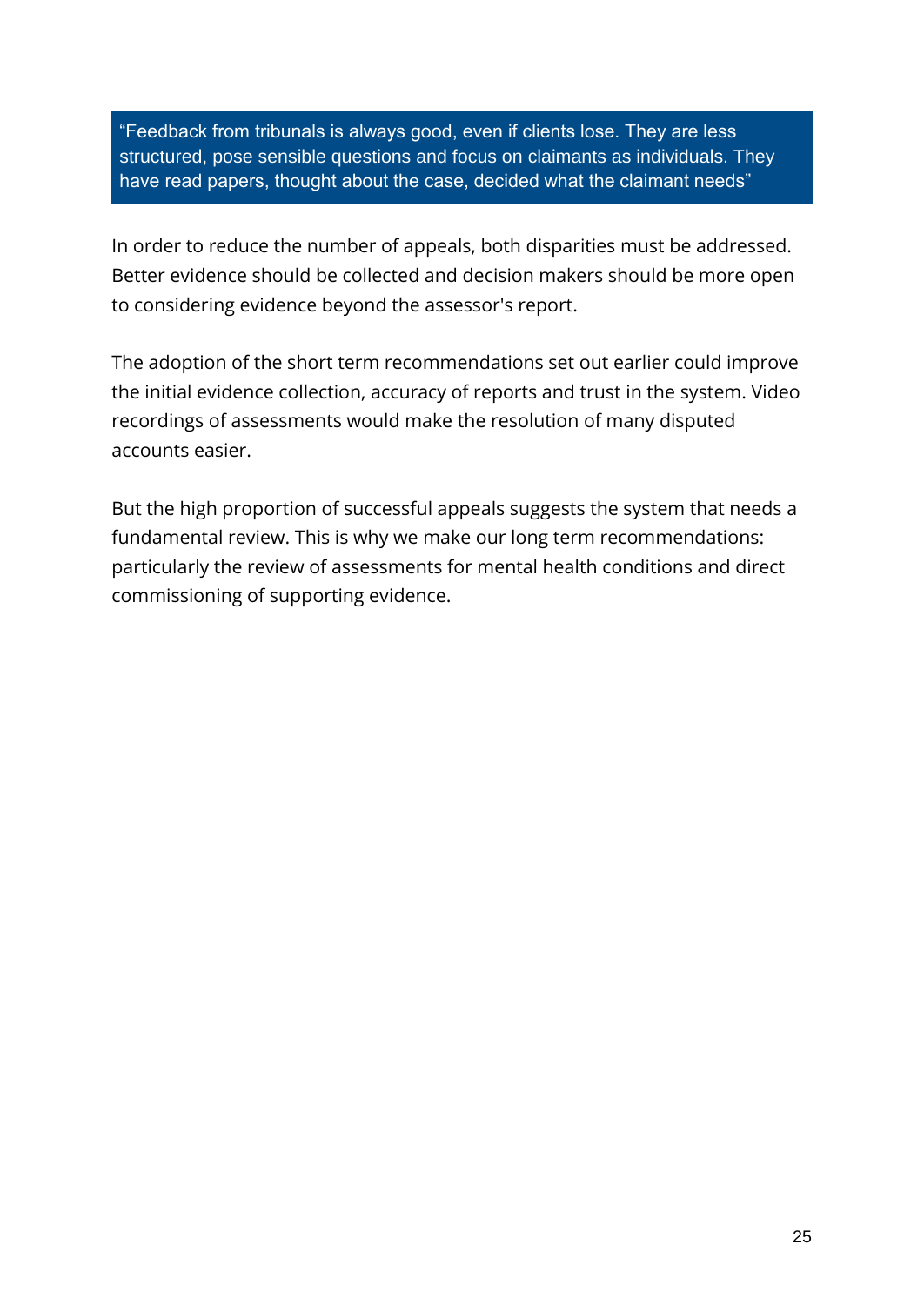# **3. Claimant experience**

- Do prospective claimants currently understand the purpose of the assessment?
- How could claimants be helped to better understand the assessment process?

Advisors tell us that while claimants do generally understand the purpose of assessments, they often don't understand the process and are confused and unsure about what they need to do at each step.

Adding to the stress of this confusion is the knowledge that outcomes have profound financial implications. ESA and PIP are an important source of income for claimants. The possibility of a decision that does not make a financial award frames the experience of the vast majority of claims, and almost all advisors report cases where clients have undergone significant hardship as a result of decisions. 98% of advisors tell us that PIP assessments and WCAs are having a fairly or very negative impact on mental health of claimants.<sup>20</sup>

### **Communications**

Advisors tell us that the process is not communicated effectively to claimants. Letters and forms are often not easy to understand and people often don't know what stages are involved in the assessment.

### **Advisors' views**

'The information provided in the letters accompanying forms and decisions are not client-friendly and could be simplified.'

'We need more advertising, simpler terms, more leaflets and posters to explain things for people pictorially, not in written jargon'

'Claimants are not informed, they are simply asked to attend'

<sup>-</sup> $20$ From a survey of 295 advisors in the Citizens Advice network in September 2017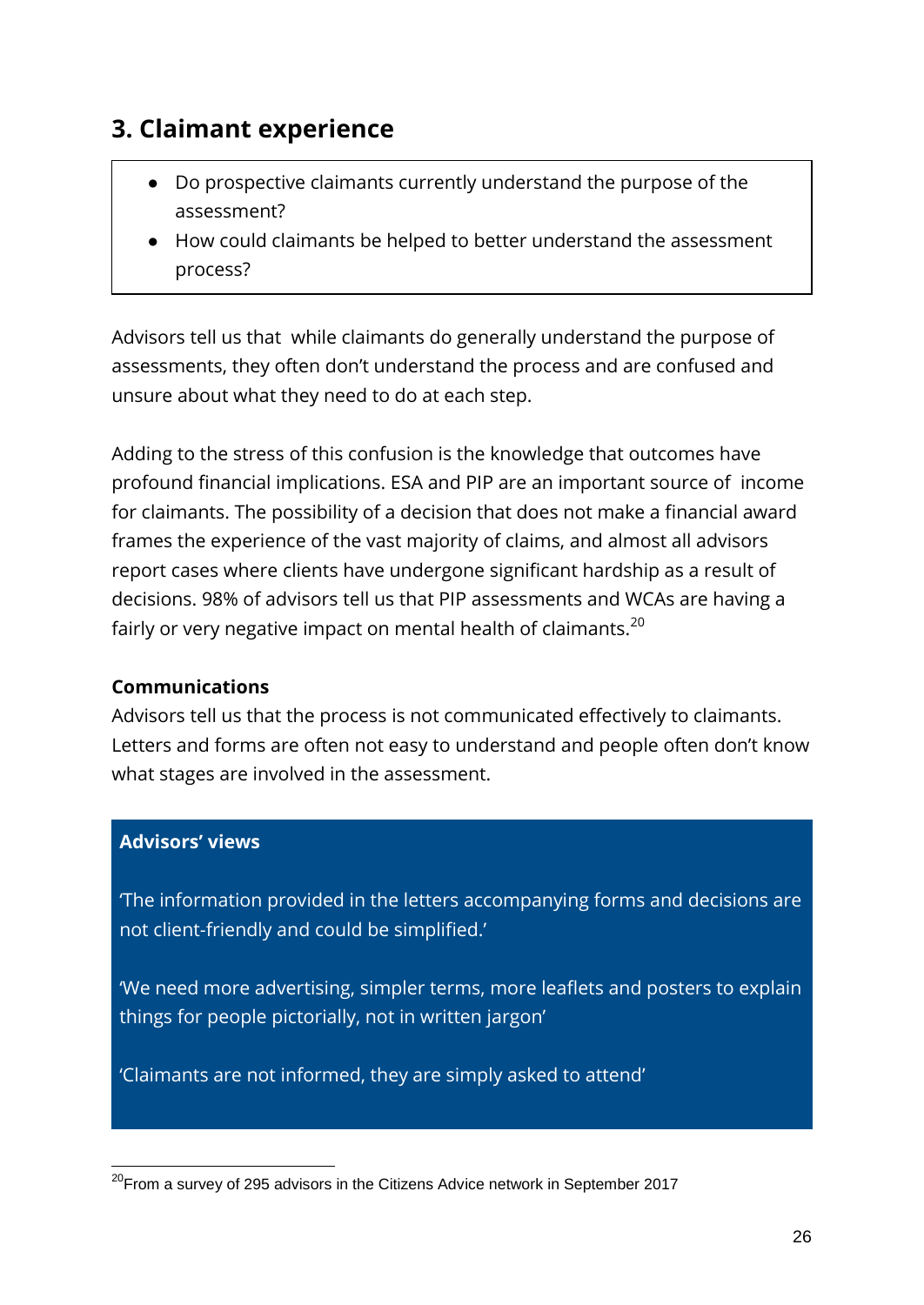'The assessment is usually explained by support workers, Citizens Advice staff etc - the DWP information is poor. Estimates of time are often wildly inaccurate, eg the PIP helpline currently states that medical assessments normally happen within 8 weeks - in our area it is more like 12.'

'Clients are not helped to understand the process well at all. I think they know what the process is i.e. a medical assessment - however, I do not believe they know how it links to the descriptors etc.'

Most often communication for both assessments is by post with frequently long waiting times between each communication throughout the process (as well as through MR and appeal). These waiting times cause clients stress, particularly when delays come after assessments.

#### **Jane's Story**

Jane's neighbours lost their DLA on migration to PIP and are losing their mobility vehicles. She was terrified the same would happen to her and went to Citizens Advice to find out why she had not heard about her PIP decision 25 days after the assessment. An advisor rang the DWP to find they received the assessment papers 12 days after the assessment and a decision could be 4 weeks after that date - 7 weeks in total on top of the time before the assessment. Jane was very anxious during this time.

Poor internal communications and client relations management leads to a frequent feeling of being misled on the part of the people we see. Often, clients report being told things in person by assessors of staff at assessment centres that are then contradicted in written communication. This most often happens when staff assure clients in conversation that there is greater flexibility (such as rescheduling assessments) in the system than materialises when a letter arrives.

#### **Understanding the assessment criteria and methods**

Advisors frequently report that claimants are not helped to understand the nature of the assessment. In many cases, they don't understand that assessments are not there to confirm a diagnosis but to measure capability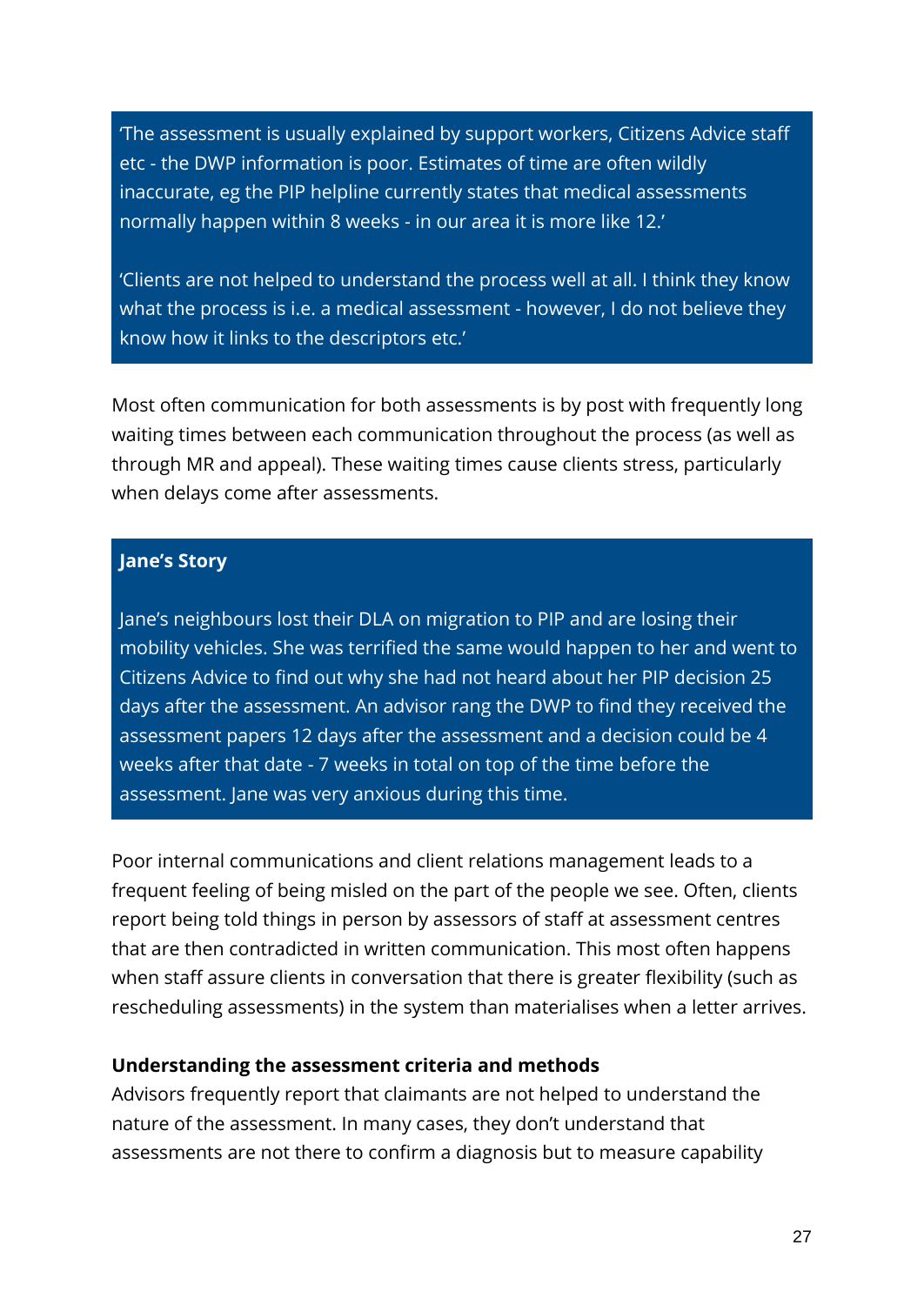against 12 or 17 criteria. This makes it very difficult for them to ensure supporting medical evidence is relevant or to explain answers to questions properly on the day.

As discussed in section 1, people don't always know assessors make judgements based on observation. This causes frustration as people are then confused by the conclusions drawn.

### **Advisors' views**

'Many clients are confused, anxious, uncomfortable and just want the assessment over with. They may say that they can do something when it is obvious that they can't. This is reported that the client said they are able to do this - rather than the assessor checking for any obvious inaccuracy. For example a client with severe physical difficulties was asked if he had trouble with the stairs at home. He said 'No' and this was put into the report. The client lives in a bungalow.'

'Clients report being asked very closed questions and not being given the time or opportunity to elaborate on their answers. They report that the assumptions made in the reports are not based on anything that happened at the assessment and report not being asked about areas that they feel are hugely relevant and not being given the opportunity to raise these issues themselves.'

#### **No clear responsibility for obtaining medical evidence**

Clients are not sufficiently supported to collect evidence from medical professionals. Neither is it always clear whose responsibility it is to collect medical evidence.This can confuse claimants and increase the likelihood that the right evidence is not collected.

The reliance on claimants to collect their own medical evidence adds an inconsistent, expensive and often difficult step to the process.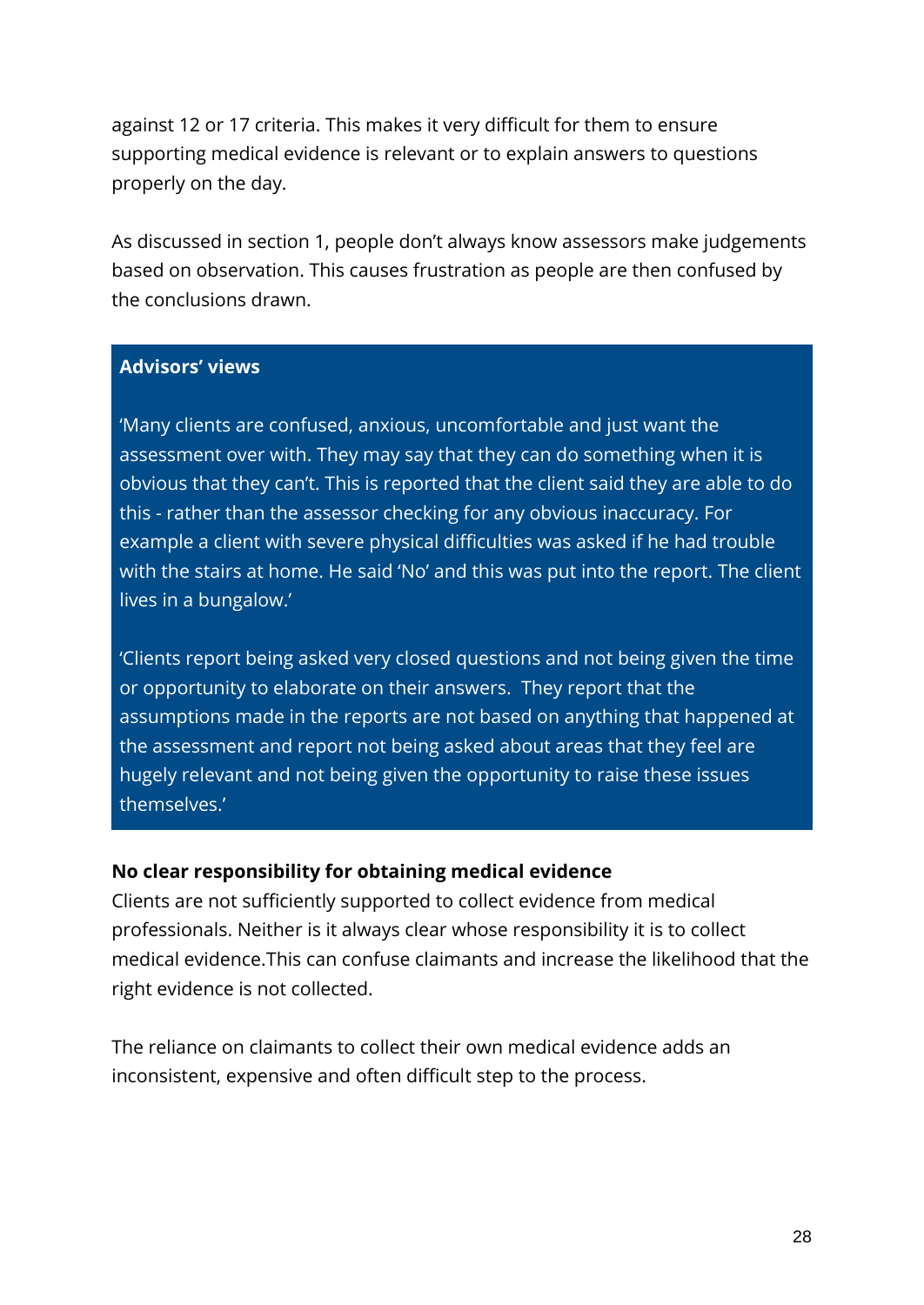### **Advisors' views**

'GP's often wrongly believe that decision makers and tribunals will contact them; they seldom do.'

'Getting evidence is very inconsistent. Some GP's charge £10 for evidence and others over £175, even within the same practice. Some refuse to give evidence, or state that the DWP or the tribunal will ask for evidence this is not the case.'

'Some GPs are very good at providing evidence, others refuse or charge for the information.'

'Clients often believe the DWP will contact the GP themselves rather than force them to pay for a report to submit but this has proven not to be the case.'

This process is not well suited to attaining the most appropriate evidence for decision makers. This is why in the short term we recommend support for claimants to collect evidence and the creation of a discretionary fund for GPs to cover costs of producing evidence for assessments, together with guidance and examples of how GPs should present evidence.

Over the longer term, there should be a full review the evidence collection process with a view to the government directly collecting or commissioning the collection of appropriate medical evidence. Going through the process of claiming ESA and PIP is a significant challenge - our clients and advisors tell us collecting medical evidence in support of their claim adds confusion and is often appears to be failing to produce the relevant information.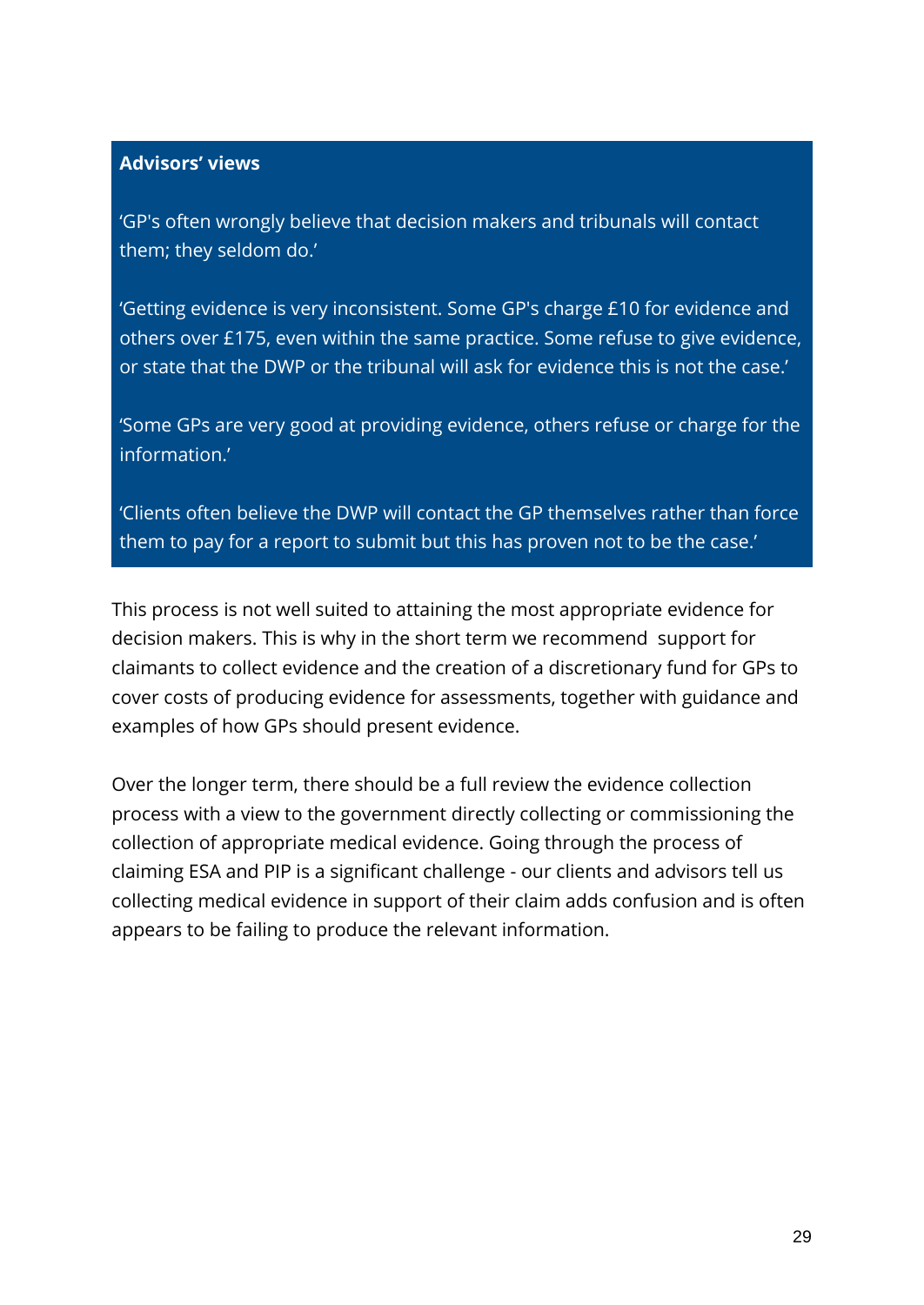### **Adaptations of assessment practices**

● Are some groups of claimants particularly likely to encounter problems with their assessments – and if so, how can this be addressed?

As discussed in section 1, people with mental health conditions, learning disabilities, fluctuating conditions and less visible conditions are encountering particular problems in their assessments.

The *experience* of the assessment (as well as the outcome) is also particularly difficult for people with mental health conditions. Our advisors point to anxiety and other mental health conditions causing problems, particularly with missed appointments, that the system is not flexible enough with.

### **Barney's Story**

Barney made an application to transfer from DLA to PIP with help from Citizens Advice. He is illiterate and homeless. Because he moves around he has no GP, although he has been advised that he can consult a GP via a local homeless centre. Among other disabilities he suffers from panic attacks.

He arrived early for his assessment. The small waiting room was fairly empty but more people arrived, it became crowded and he had a full blown panic attack. He was helped outside by the woman in charge and a security guard he asked if he could wait outside but was told he could not. He was advised to go home by the woman, who told him that this centre was not suitable for him because it only had small rooms. She told him that she would write a report on the incident for him and she gave him a claim form for his expenses. He then received a letter turning down his application because he didn't turn up for his assessment and didn't give any good reasons for his absence.

Barney is very upset because he did turn up for the assessment and disturbed because the person who helped him that day and who told him she would write a report either hasn't done so or it's been lost.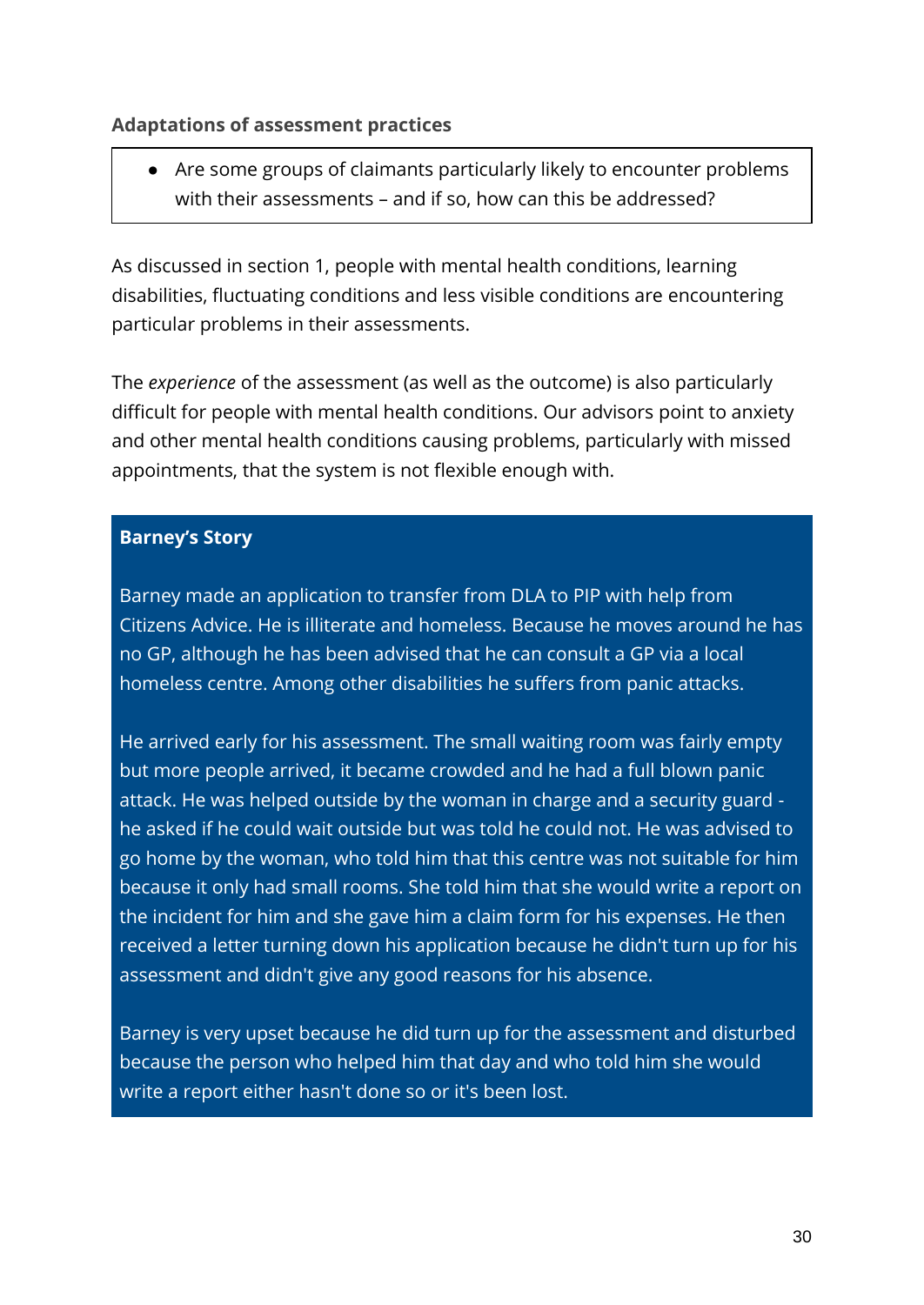Adjustments for physical disabilities are also inconsistent. In some cases, advisors report home visits being easy to arrange and accessible assessment locations, near to claimants homes are available. In others, home visits are rare and have been refused, or have been the cause of significant delay in assessment dates. Claimants sometimes don't know home visits are an option and this is not always signposted.

Not every assessment centre is easily accessible. Advisors report steps up to assessment centres, cobbled streets, no nearby parking and long journeys being required to get to appointments.

### **Advisors' views**

'It is difficult to get a home visit accepted as necessary. Clients (especially those with addiction issues and mental health issues) will miss appointments as they are unable to organise their lives enough to be able to plan. In addition, fluctuating conditions mean that on some days clients will feel that they can engage with an assessor at an assessment centre but when the day comes is not able to and there is little flexibility and understanding about changing appointments or understanding that they will have missed with good cause.'

'Clients do not appear to have been told that they can request home visits; neither are they easy to arrange once a client is aware of it.'

'In our area most clients seem to have to make a trip of at least 15 miles, usually by public transport, for their assessment. This is particularly hard on people with physical disabilities but also further disadvantages those suffering from e.g. anxiety and stress issues..'

'In our area we have cobbled street access to venues, stairs to venues, and no disabled parking near venues'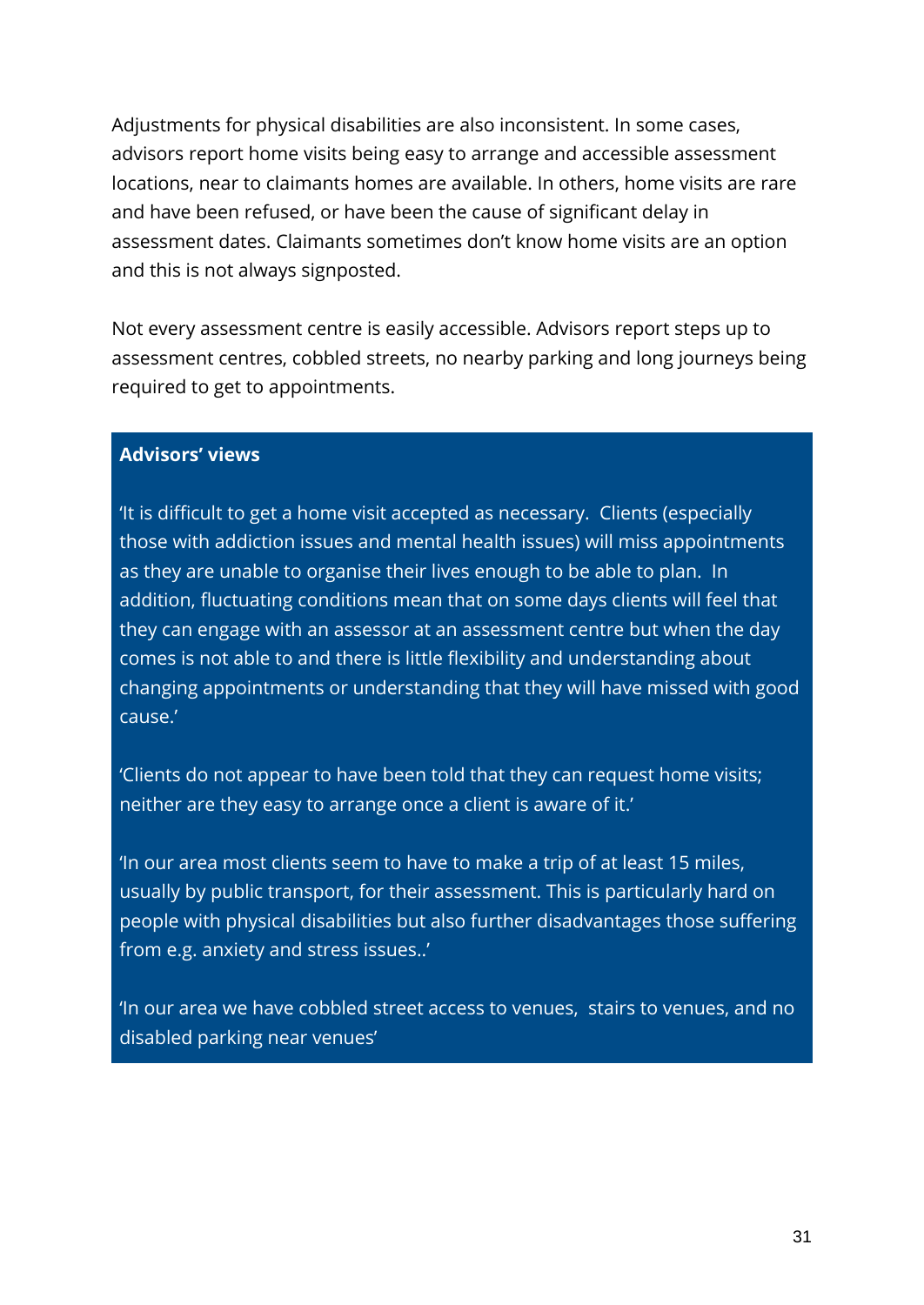### **Integrating PIP assessments and WCAs**

● Should the assessment processes for PIP and ESA be more closely integrated? How else might the processes be streamlined for claimants?

In practice, WCAs and PIP assessments duplicate a lot of evidence collection and have criteria that overlap. Large numbers of people claim both benefits. In theory, this should create opportunities for streamlining and alignment that could make client experiences smoother and less burdensome.

As we have said previously: *"Disabled people and those with health conditions often need a range of support to help manage their health, pay for extra costs and maintain work. The systems people have to navigate are often poorly aligned... Services place a heavy burden on users and frequently require people to submit duplicate information. The time and energy required to navigate and access this support can put a heavy burden on disabled people and makes it more difficult to focus on entering or staying in work."<sup>21</sup>*

Generally, advisors support this view. However, many were concerned as to whether that this could be done effectively in the current context where so many problems exist in the assessment processes for both benefits. A single assessment process would be 'higher stakes' for many claimants, making it even more essential this was accurate.

### **Advisors' views**

-

'It would be good if they could be combined. Clients can get very confused if they've recently had an assessment for one benefit and are then assessed for another. They find it hard to understand the differences between the assessments, and why they might fail one but pass another. On top of this the assessment process is extremely stressful and it is unhelpful to put a client through two different but similar processes.'

'The assessments should have core questions that are the same for both and then additional ones specifically on work capability or independent living.'

<sup>&</sup>lt;sup>21</sup> [Halving the Disability Employment Gap,](https://www.citizensadvice.org.uk/Global/CitizensAdvice/Families%20Publications/CitizensAdviceGreenPaper.pdf) Citizens Advice, 2017